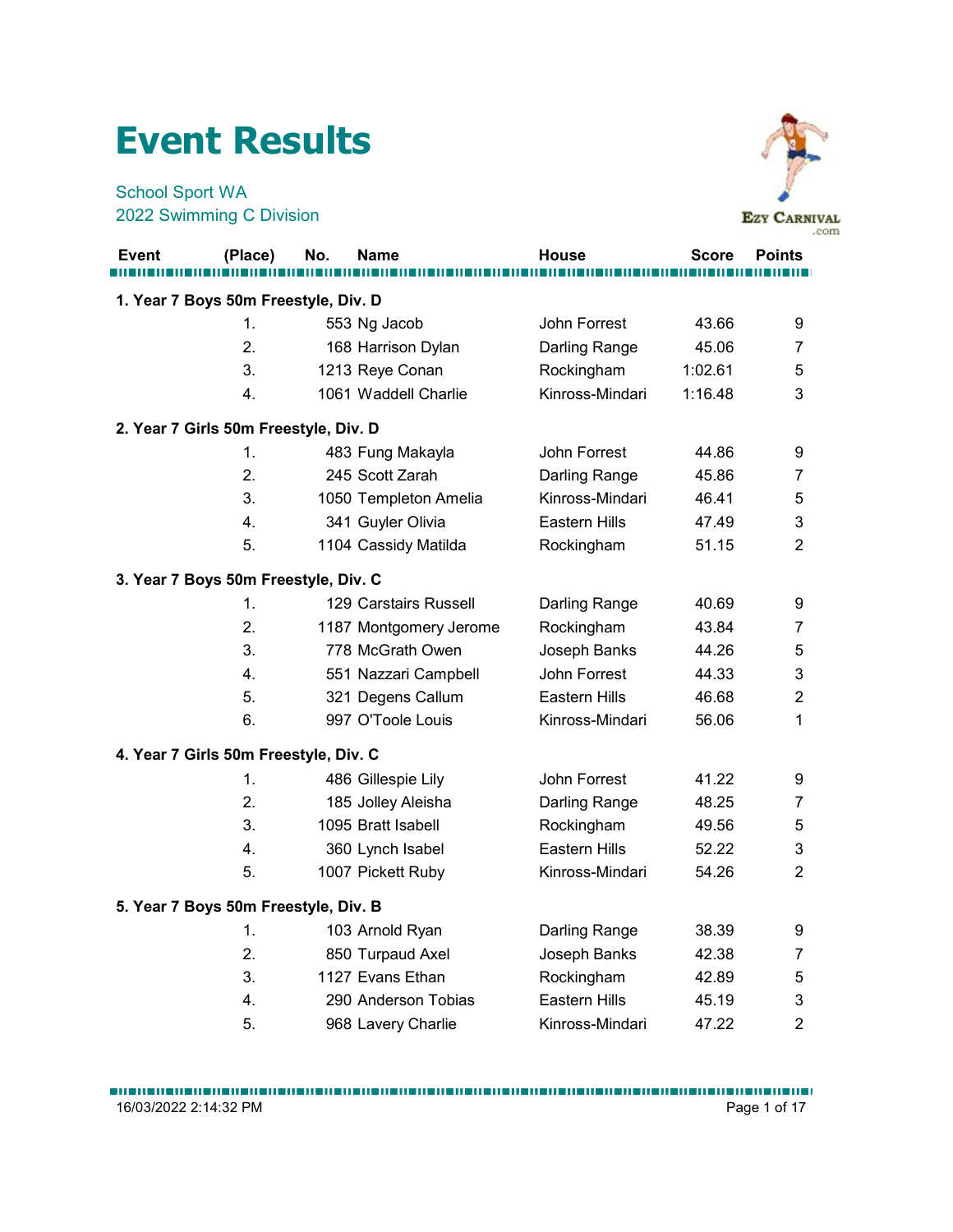|                                        | (Place)        | No. | <b>Name</b>                                | <b>House</b>                   | <b>Score</b>   | <b>Points</b>             |
|----------------------------------------|----------------|-----|--------------------------------------------|--------------------------------|----------------|---------------------------|
|                                        |                |     |                                            |                                |                |                           |
| 6. Year 7 Girls 50m Freestyle, Div. B  |                |     |                                            |                                |                |                           |
|                                        | $\mathbf{1}$ . |     | 914 Downs Zara                             | Kinross-Mindari                | 39.28          | 9                         |
|                                        | 2.             |     | 534 McBean Sofie                           | John Forrest                   | 41.51          | $\overline{7}$            |
|                                        | 3.             |     | 1197 Owens Mya                             | Rockingham                     | 41.81          | 5                         |
|                                        | 4.<br>5.       |     | 169 Haynes Ella<br>324 Derschow Teesha-Lee | Darling Range<br>Eastern Hills | 44.55<br>50.73 | 3<br>$\overline{2}$       |
|                                        |                |     |                                            |                                |                |                           |
| 7. Year 7 Boys 50m Freestyle, Div. A   |                |     |                                            |                                |                |                           |
|                                        | 1.             |     | 793 O'Leary Declan                         | Joseph Banks                   | 34.53          | 12                        |
|                                        | 2.             |     | 141 Cordingley Ethan                       | Darling Range                  | 35.79          | 9                         |
|                                        | 3.             |     | 882 Boyer Finn                             | Kinross-Mindari                | 37.53          | $\overline{7}$            |
|                                        | 4.             |     | 1136 Gilbert Samuel                        | Rockingham                     | 39.07          | 5                         |
|                                        | 5.             |     | 431 Wilson Beau                            | Eastern Hills                  | 39.81          | 3                         |
| 8. Year 7 Girls 50m Freestyle, Div. A  |                |     |                                            |                                |                |                           |
|                                        | 1.             |     | 126 Caminita Alba                          | Darling Range                  | 36.19          | 12                        |
|                                        | 2.             |     | 900 Colgan Molly                           | Kinross-Mindari                | 36.28          | 9                         |
|                                        | 3.             |     | 692 El Hekma Yasmeen                       | Joseph Banks                   | 38.56          | $\overline{7}$            |
|                                        | 4.             |     | 612 Tompkin Ava                            | John Forrest                   | 40.95          | $\mathbf 5$               |
|                                        | 5.             |     | 1229 Stirling Saffia                       | Rockingham                     | 45.08          | $\sqrt{3}$                |
|                                        | 6.             |     | 312 Clayton Gypsy                          | Eastern Hills                  | 51.13          | $\overline{c}$            |
|                                        |                |     |                                            |                                |                |                           |
| 9. Year 8 Boys 50m Freestyle, Div. D   |                |     |                                            |                                |                |                           |
|                                        | 1.             |     | 1279 Beneke Blayd                          | Darling Range                  | 37.46          | 9                         |
|                                        | 2.             |     | 2080 Whelan Seth                           | Joseph Banks                   | 42.59          | $\overline{7}$            |
|                                        | 3.             |     | 1567 Lyon Seth                             | Eastern Hills                  | 42.65          | 5                         |
|                                        | 4.             |     | 1710 Howse Flynn                           | John Forrest                   | 46.21          | 3                         |
| 10. Year 8 Girls 50m Freestyle, Div. D |                |     |                                            |                                |                |                           |
|                                        | 1.             |     | 1573 Miletic Ruby                          | Eastern Hills                  | 45.84          | 9                         |
|                                        | 2.             |     | 282 Winduss Amaya                          | Darling Range                  | 46.57          | $\overline{7}$            |
|                                        | 3.             |     | 2015 Patterson Alliah                      | Joseph Banks                   | 46.83          | $\sqrt{5}$                |
|                                        | 4.             |     | 2213 Pitulej Scarlett                      | Kinross-Mindari                | 54.20          | $\ensuremath{\mathsf{3}}$ |
|                                        |                |     |                                            |                                |                |                           |
| 11. Year 8 Boys 50m Freestyle, Div. C  |                |     |                                            |                                |                |                           |
|                                        | 1.             |     | 1408 Norregaard Jake                       | Darling Range                  | 36.13          | 9                         |
|                                        | 2.             |     | 1483 Baker William                         | Eastern Hills                  | 37.00          | $\boldsymbol{7}$          |
|                                        | 3.             |     | 1704 Herbst Alexander                      | John Forrest                   | 41.64          | 5                         |
|                                        | 4.             |     | 2433 Stirling Jyse                         | Rockingham                     | 41.94          | 3                         |
|                                        | 5.             |     | 1928 Hall Kadin                            | Joseph Banks                   | 45.67          | $\overline{2}$            |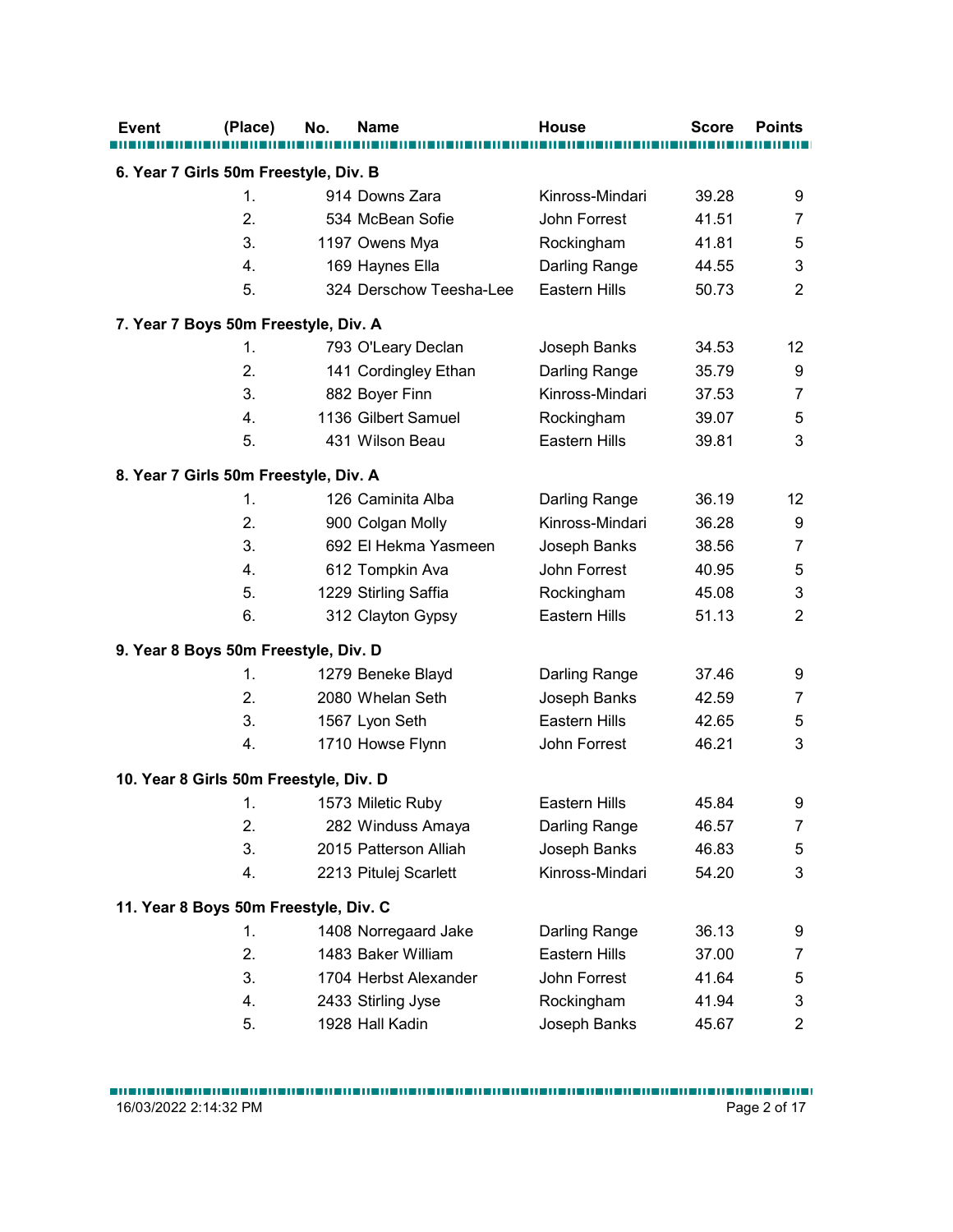| 1.<br>2242 Stappenbelt Mia<br>2.<br>1515 Docking Charlotte-Rose<br>3.<br>554 Nguyen Emily<br>1461 Wahyudi Karizma<br>4.<br>5.<br>2043 Shipp Chelsea<br>6.<br>2425 Simpson Avianna<br>13. Year 8 Boys 50m Freestyle, Div. B<br>1396 Morales Jesstine<br>1.<br>2.<br>1521 Entwistle Cameron<br>3.<br>1927 Hadfield Thomas<br>4.<br>1778 Rennie Machrie<br>5.<br>2327 Geis Henry<br>14. Year 8 Girls 50m Freestyle, Div. B<br>2068 Townsend Indy<br>1.<br>2.<br>1569 Marsh Heidi<br>3.<br>1668 Criddle Ava<br>4.<br>2210 Pickett Matilda<br>5.<br>1378 Lang Esther | Kinross-Mindari<br><b>Eastern Hills</b><br>John Forrest<br>Darling Range<br>Joseph Banks<br>Rockingham<br>Darling Range<br>Eastern Hills<br>Joseph Banks<br>John Forrest<br>Rockingham<br>Joseph Banks | 38.65<br>42.97<br>43.48<br>45.68<br>45.80<br>51.58<br>33.82<br>34.02<br>35.45<br>43.09<br>47.30 | 9<br>$\overline{7}$<br>5<br>3<br>$\overline{2}$<br>$\mathbf 1$<br>9<br>$\overline{7}$<br>5<br>$\ensuremath{\mathsf{3}}$<br>$\overline{2}$ |
|-----------------------------------------------------------------------------------------------------------------------------------------------------------------------------------------------------------------------------------------------------------------------------------------------------------------------------------------------------------------------------------------------------------------------------------------------------------------------------------------------------------------------------------------------------------------|--------------------------------------------------------------------------------------------------------------------------------------------------------------------------------------------------------|-------------------------------------------------------------------------------------------------|-------------------------------------------------------------------------------------------------------------------------------------------|
| 12. Year 8 Girls 50m Freestyle, Div. C                                                                                                                                                                                                                                                                                                                                                                                                                                                                                                                          |                                                                                                                                                                                                        |                                                                                                 |                                                                                                                                           |
|                                                                                                                                                                                                                                                                                                                                                                                                                                                                                                                                                                 |                                                                                                                                                                                                        |                                                                                                 |                                                                                                                                           |
|                                                                                                                                                                                                                                                                                                                                                                                                                                                                                                                                                                 |                                                                                                                                                                                                        |                                                                                                 |                                                                                                                                           |
|                                                                                                                                                                                                                                                                                                                                                                                                                                                                                                                                                                 |                                                                                                                                                                                                        |                                                                                                 |                                                                                                                                           |
|                                                                                                                                                                                                                                                                                                                                                                                                                                                                                                                                                                 |                                                                                                                                                                                                        |                                                                                                 |                                                                                                                                           |
|                                                                                                                                                                                                                                                                                                                                                                                                                                                                                                                                                                 |                                                                                                                                                                                                        |                                                                                                 |                                                                                                                                           |
|                                                                                                                                                                                                                                                                                                                                                                                                                                                                                                                                                                 |                                                                                                                                                                                                        |                                                                                                 |                                                                                                                                           |
|                                                                                                                                                                                                                                                                                                                                                                                                                                                                                                                                                                 |                                                                                                                                                                                                        |                                                                                                 |                                                                                                                                           |
|                                                                                                                                                                                                                                                                                                                                                                                                                                                                                                                                                                 |                                                                                                                                                                                                        |                                                                                                 |                                                                                                                                           |
|                                                                                                                                                                                                                                                                                                                                                                                                                                                                                                                                                                 |                                                                                                                                                                                                        |                                                                                                 |                                                                                                                                           |
|                                                                                                                                                                                                                                                                                                                                                                                                                                                                                                                                                                 |                                                                                                                                                                                                        |                                                                                                 |                                                                                                                                           |
|                                                                                                                                                                                                                                                                                                                                                                                                                                                                                                                                                                 |                                                                                                                                                                                                        |                                                                                                 |                                                                                                                                           |
|                                                                                                                                                                                                                                                                                                                                                                                                                                                                                                                                                                 |                                                                                                                                                                                                        |                                                                                                 |                                                                                                                                           |
|                                                                                                                                                                                                                                                                                                                                                                                                                                                                                                                                                                 |                                                                                                                                                                                                        |                                                                                                 |                                                                                                                                           |
|                                                                                                                                                                                                                                                                                                                                                                                                                                                                                                                                                                 |                                                                                                                                                                                                        |                                                                                                 |                                                                                                                                           |
|                                                                                                                                                                                                                                                                                                                                                                                                                                                                                                                                                                 |                                                                                                                                                                                                        | 37.02                                                                                           | 9                                                                                                                                         |
|                                                                                                                                                                                                                                                                                                                                                                                                                                                                                                                                                                 | Eastern Hills                                                                                                                                                                                          | 39.07                                                                                           | $\overline{7}$                                                                                                                            |
|                                                                                                                                                                                                                                                                                                                                                                                                                                                                                                                                                                 | John Forrest                                                                                                                                                                                           | 46.04                                                                                           | $\,$ 5 $\,$                                                                                                                               |
|                                                                                                                                                                                                                                                                                                                                                                                                                                                                                                                                                                 | Kinross-Mindari                                                                                                                                                                                        | 46.60                                                                                           | $\mathfrak{B}$                                                                                                                            |
|                                                                                                                                                                                                                                                                                                                                                                                                                                                                                                                                                                 | Darling Range                                                                                                                                                                                          | 55.64                                                                                           | $\overline{2}$                                                                                                                            |
|                                                                                                                                                                                                                                                                                                                                                                                                                                                                                                                                                                 |                                                                                                                                                                                                        |                                                                                                 |                                                                                                                                           |
| 15. Year 8 Boys 50m Freestyle, Div. A                                                                                                                                                                                                                                                                                                                                                                                                                                                                                                                           |                                                                                                                                                                                                        |                                                                                                 |                                                                                                                                           |
| 1317 Djaffarsah Justin<br>1.                                                                                                                                                                                                                                                                                                                                                                                                                                                                                                                                    | Darling Range                                                                                                                                                                                          | 30.09                                                                                           | 12                                                                                                                                        |
| 2.<br>1536 Hapeta Lucius                                                                                                                                                                                                                                                                                                                                                                                                                                                                                                                                        | Eastern Hills                                                                                                                                                                                          | 32.80                                                                                           | 9                                                                                                                                         |
| 3.<br>1872 Cockburn Evan                                                                                                                                                                                                                                                                                                                                                                                                                                                                                                                                        | Joseph Banks                                                                                                                                                                                           | 36.65                                                                                           | $\overline{7}$                                                                                                                            |
| 1753 Mollett Matthew<br>4.                                                                                                                                                                                                                                                                                                                                                                                                                                                                                                                                      | John Forrest                                                                                                                                                                                           | 39.45                                                                                           | 5                                                                                                                                         |
| 5.<br>2461 Weir Ryan                                                                                                                                                                                                                                                                                                                                                                                                                                                                                                                                            | Rockingham                                                                                                                                                                                             | 40.53                                                                                           | $\ensuremath{\mathsf{3}}$                                                                                                                 |
| 16. Year 8 Girls 50m Freestyle, Div. A                                                                                                                                                                                                                                                                                                                                                                                                                                                                                                                          |                                                                                                                                                                                                        |                                                                                                 |                                                                                                                                           |
| 1298 Caminita Valentina<br>$\mathbf{1}$ .                                                                                                                                                                                                                                                                                                                                                                                                                                                                                                                       | Darling Range                                                                                                                                                                                          | 29.50                                                                                           | 12                                                                                                                                        |
| 2.<br>2053 Stacey Bree                                                                                                                                                                                                                                                                                                                                                                                                                                                                                                                                          | Joseph Banks                                                                                                                                                                                           | 34.64                                                                                           | 9                                                                                                                                         |
| 3.<br>1540 Hedley Libby                                                                                                                                                                                                                                                                                                                                                                                                                                                                                                                                         | Eastern Hills                                                                                                                                                                                          | 39.30                                                                                           | $\overline{7}$                                                                                                                            |
| 1744 Maughan Darcie<br>4.                                                                                                                                                                                                                                                                                                                                                                                                                                                                                                                                       | John Forrest                                                                                                                                                                                           | 39.88                                                                                           | 5                                                                                                                                         |
| 5.<br>2144 Foureur Georgia                                                                                                                                                                                                                                                                                                                                                                                                                                                                                                                                      | Kinross-Mindari                                                                                                                                                                                        | 41.78                                                                                           | $\mathfrak{S}$                                                                                                                            |
|                                                                                                                                                                                                                                                                                                                                                                                                                                                                                                                                                                 |                                                                                                                                                                                                        |                                                                                                 |                                                                                                                                           |
| 17. Year 9 Boys 50m Freestyle, Div. D                                                                                                                                                                                                                                                                                                                                                                                                                                                                                                                           |                                                                                                                                                                                                        |                                                                                                 |                                                                                                                                           |
| 2477 Arnold Jack<br>1.                                                                                                                                                                                                                                                                                                                                                                                                                                                                                                                                          | Darling Range                                                                                                                                                                                          | 40.68                                                                                           | 9                                                                                                                                         |
| 2.<br>2862 Brown Harrison                                                                                                                                                                                                                                                                                                                                                                                                                                                                                                                                       | John Forrest                                                                                                                                                                                           | 44.78                                                                                           | $\overline{7}$                                                                                                                            |
| 3.<br>3598 Nancarrow Maison                                                                                                                                                                                                                                                                                                                                                                                                                                                                                                                                     | Rockingham                                                                                                                                                                                             | 52.68                                                                                           | 5                                                                                                                                         |
| 4.<br>3442 Redman Blake                                                                                                                                                                                                                                                                                                                                                                                                                                                                                                                                         | Kinross-Mindari                                                                                                                                                                                        | 1:00.87                                                                                         | 3                                                                                                                                         |
|                                                                                                                                                                                                                                                                                                                                                                                                                                                                                                                                                                 |                                                                                                                                                                                                        |                                                                                                 |                                                                                                                                           |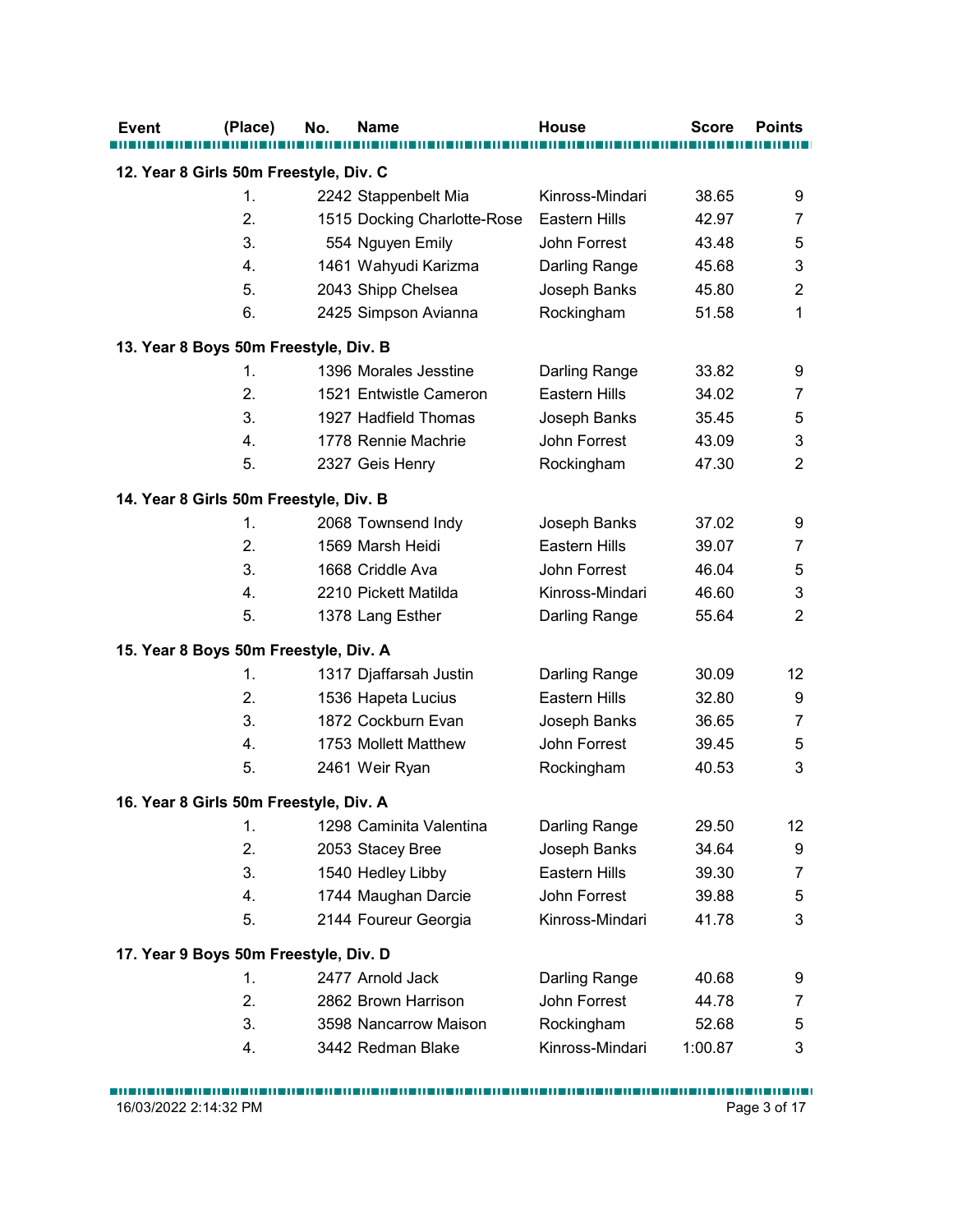| Event | (Place)               | <b>Name</b><br>No.                                             | <b>House</b>                  | <b>Score</b> | <b>Points</b>             |
|-------|-----------------------|----------------------------------------------------------------|-------------------------------|--------------|---------------------------|
|       |                       | 18. Year 9 Girls 50m Freestyle, Div. D                         |                               |              |                           |
|       | $\mathbf{1}$ .        | 2502 Coles Alicia                                              | Darling Range                 | 37.83        | 9                         |
|       | 2.                    | 2893 English Amber                                             | John Forrest                  | 40.66        | $\overline{7}$            |
|       | 3.                    | 2821 Spokes Alex                                               | <b>Eastern Hills</b>          | 44.94        | $\mathbf 5$               |
|       | 4.                    | 3529 Garvey Destinee                                           | Rockingham                    | 49.25        | 3                         |
|       | 5.                    | 2172 Jenkins Elizabeth                                         | Kinross-Mindari               | 57.04        | $\overline{2}$            |
|       |                       |                                                                |                               |              |                           |
|       | 1.                    | 19. Year 9 Boys 50m Freestyle, Div. C<br>2543 Harrison William |                               | 34.10        | 9                         |
|       | 2.                    | 3108 Elliott Liam                                              | Darling Range<br>Joseph Banks | 40.15        | 7                         |
|       | 3.                    | 3483 Abbott Marshall                                           |                               | 43.94        | 5                         |
|       | 4.                    | 3456 Shephard Benjamin                                         | Rockingham<br>Kinross-Mindari | 45.11        | 3                         |
|       | 5.                    | 2883 Del Borrello Luke                                         | John Forrest                  | 47.20        | $\overline{2}$            |
|       |                       |                                                                |                               |              |                           |
|       |                       | 20. Year 9 Girls 50m Freestyle, Div. C                         |                               |              |                           |
|       | 1.                    | 2549 Hurford Mackenzie                                         | Darling Range                 | 34.82        | 9                         |
|       | 2.                    | 3603 Okely Layla                                               | Rockingham                    | 45.09        | 7                         |
|       | 3.                    | 2944 Luckraft Ava                                              | John Forrest                  | 45.57        | $\mathbf 5$               |
|       | 4.                    | 2797 Peet Lucy                                                 | Eastern Hills                 | 45.61        | $\ensuremath{\mathsf{3}}$ |
|       | 5.                    | 3352 Fabre Madison                                             | Kinross-Mindari               | 56.37        | $\overline{2}$            |
|       |                       | 21. Year 9 Boys 50m Freestyle, Div. B                          |                               |              |                           |
|       | 1.                    | 2533 Frivet Christopher                                        | Darling Range                 | 31.25        | 9                         |
|       | 2.                    | 3240 Richards Finnan                                           | Joseph Banks                  | 39.42        | $\overline{7}$            |
|       | 3.                    | 3653 Vickery Stanley                                           | Rockingham                    | 40.95        | $\mathbf 5$               |
|       | 4.                    | 3392 Lavery Joseph                                             | Kinross-Mindari               | 46.53        | $\ensuremath{\mathsf{3}}$ |
|       | 5.                    | 2741 Hewson Marley                                             | Eastern Hills                 | 47.79        | $\overline{c}$            |
|       | 6.                    | 3029 Wills Hunter                                              | John Forrest                  | 47.82        | $\mathbf{1}$              |
|       |                       |                                                                |                               |              |                           |
|       |                       | 22. Year 9 Girls 50m Freestyle, Div. B                         |                               |              |                           |
|       | 1.                    | 2633 Sell Imogen                                               | Darling Range                 | 37.43        | 9                         |
|       | 2.                    | 2828 Taylor Bridget                                            | Eastern Hills                 | 40.16        | $\overline{7}$            |
|       | 3.                    | 3478 Willison Rosie                                            | Kinross-Mindari               | 43.23        | $\mathbf 5$               |
|       | 4.                    | 3514 Donnelly Jessyka-Leigh                                    | Rockingham                    | 43.54        | $\mathfrak{S}$            |
|       |                       | 23. Year 9 Boys 50m Freestyle, Div. A                          |                               |              |                           |
|       | 1.                    | 3366 Hall Harry                                                | Kinross-Mindari               | 28.93        | 12                        |
|       | 2.                    | 2638 Simorangkir Steven                                        | Darling Range                 | 31.57        | 9                         |
|       | 3.                    | 2930 Kabugua Kai                                               | John Forrest                  | 36.52        | 7                         |
|       | 4.                    | 3154 Hughes Elliot                                             | Joseph Banks                  | 37.30        | 5                         |
|       | 5.                    | 3590 Mills Seth                                                | Rockingham                    | 38.66        | $\ensuremath{\mathsf{3}}$ |
|       | 6.                    | 2780 Morey Oskar                                               | Eastern Hills                 | 42.17        | $\overline{2}$            |
|       | 16/03/2022 2:14:33 PM |                                                                |                               |              |                           |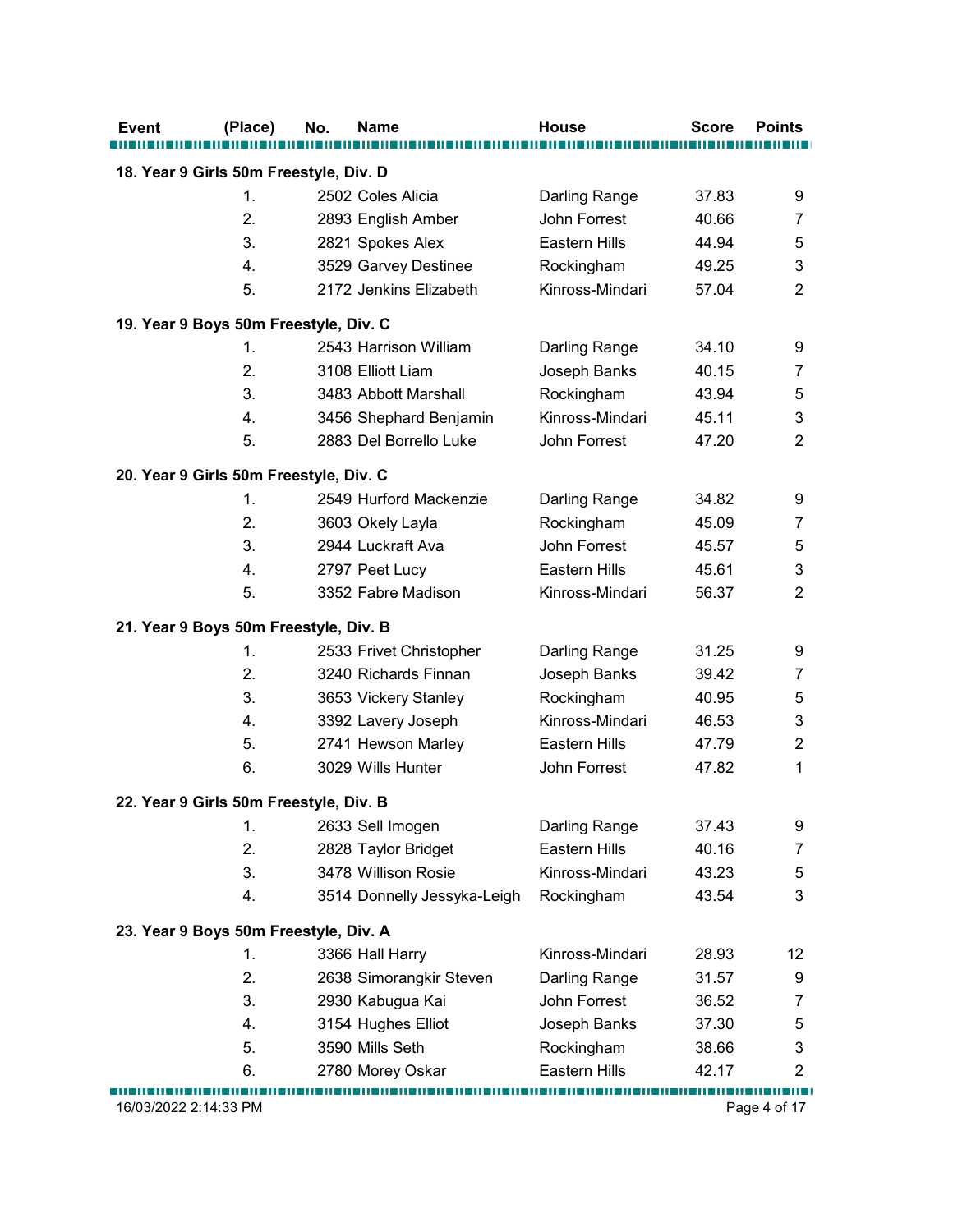| Event                                   | (Place) | No. | <b>Name</b>              | <b>House</b>    | <b>Score</b> | <b>Points</b>    |
|-----------------------------------------|---------|-----|--------------------------|-----------------|--------------|------------------|
| 24. Year 9 Girls 50m Freestyle, Div. A  |         |     |                          |                 |              |                  |
|                                         | 1.      |     | 2506 Cordingley Sienna   | Darling Range   | 31.30        | 12               |
|                                         | 2.      |     | 3009 Streeton Matilda    | John Forrest    | 35.26        | 9                |
|                                         | 3.      |     | 3169 Kapelle Erin        | Joseph Banks    | 37.62        | $\overline{7}$   |
|                                         | 4.      |     | 2830 Thomas Mia          | Eastern Hills   | 38.59        | 5                |
|                                         | 5.      |     | 3599 Naniseni Nellie     | Rockingham      | 41.64        | 3                |
|                                         | 6.      |     | 3355 Fowler Lillie       | Kinross-Mindari | 50.39        | $\sqrt{2}$       |
|                                         |         |     |                          |                 |              |                  |
| 25. Year 10 Boys 50m Freestyle, Div. D  |         |     |                          |                 |              |                  |
|                                         | 1.      |     | 3847 Anderson Jessic     | Eastern Hills   | 33.81        | 9                |
|                                         | 2.      |     | 4517 Fuentes Lochlan     | Kinross-Mindari | 38.50        | $\overline{7}$   |
|                                         | 3.      |     | 2568 Lucas Ethan         | Darling Range   | 42.54        | 5                |
|                                         | 4.      |     | 4674 Bourne-Webb Kahlan  | Rockingham      | 46.01        | 3                |
| 26. Year 10 Girls 50m Freestyle, Div. D |         |     |                          |                 |              |                  |
|                                         | 1.      |     | 2231 Sampson Neve        | Kinross-Mindari | 39.58        | 9                |
|                                         | 2.      |     | 2514 Danzo Claire        | Darling Range   | 44.36        | 7                |
|                                         | 3.      |     | 4760 Maitland Charlotte  | Rockingham      | 41.06        | $\sqrt{5}$       |
|                                         | 4.      |     | 3897 Gibson Chloe        | Eastern Hills   | 45.47        | $\sqrt{3}$       |
|                                         | 5.      |     | 4223 Botha Maddison      | Joseph Banks    | 45.85        | $\overline{c}$   |
| 27. Year 10 Boys 50m Freestyle, Div. C  |         |     |                          |                 |              |                  |
|                                         | 1.      |     | 3788 Murray Keelan       | Darling Range   | 32.78        | 9                |
|                                         | 2.      |     | 3980 Rowlett Alec        | Eastern Hills   | 35.01        | $\overline{7}$   |
|                                         | 3.      |     | 4795 Reweti Stacie       | Rockingham      | 39.51        | 5                |
|                                         | 4.      |     | 4476 Brown Jake          | Kinross-Mindari | 40.26        | 3                |
|                                         |         |     |                          |                 |              |                  |
| 28. Year 10 Girls 50m Freestyle, Div. C |         |     |                          |                 |              |                  |
|                                         | 1.      |     | 4768 Meintjes Kristel    | Rockingham      | 36.28        | 9                |
|                                         | 2.      |     | 4388 O'Brien Jacqueline  | Joseph Banks    | 43.02        | $\overline{7}$   |
|                                         | 3.      |     | 3963 Peet Lily           | Eastern Hills   | 45.07        | $\sqrt{5}$       |
|                                         | 4.      |     | 4525 Gough Ellie         | Kinross-Mindari | 45.49        | $\sqrt{3}$       |
|                                         | 5.      |     | 3715 Davey Holly         | Darling Range   | 46.46        | $\overline{2}$   |
| 29. Year 10 Boys 50m Freestyle, Div. B  |         |     |                          |                 |              |                  |
|                                         | 1.      |     | 3839 White Lucas         | Darling Range   | 31.91        | 9                |
|                                         | 2.      |     | 4632 Stappenbelt Jakob   | Kinross-Mindari | 35.84        | $\boldsymbol{7}$ |
|                                         | 3.      |     | 3905 Guthridge Brock     | Eastern Hills   | 36.92        | 5                |
|                                         | 4.      |     | 4830 Watkins Byron-James | Rockingham      | 38.70        | 3                |
|                                         | 5.      |     | 4088 Howse Xavier        | John Forrest    | 41.30        | $\overline{2}$   |
|                                         |         |     |                          |                 |              |                  |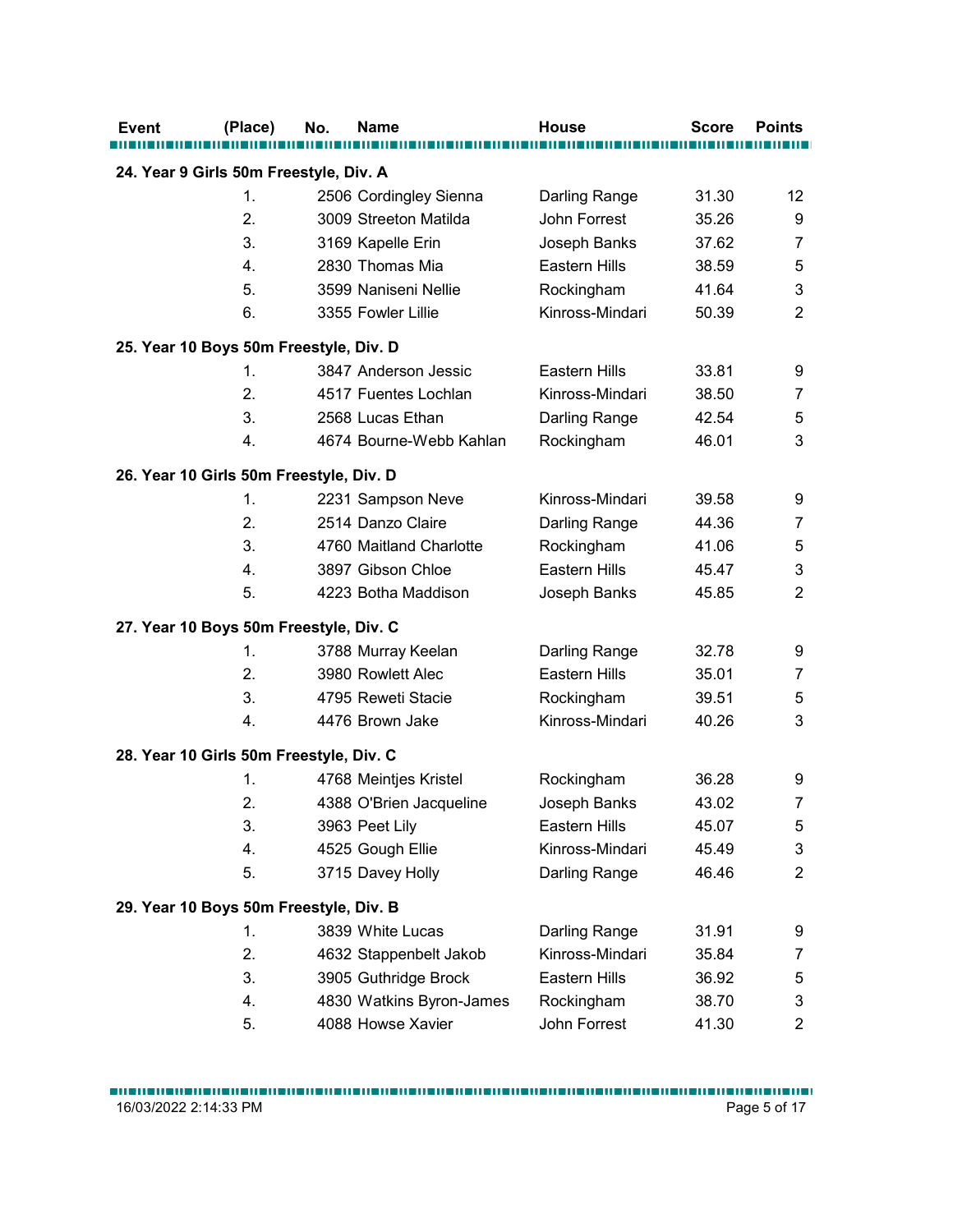| Event                                                                | (Place)                    | No. | <b>Name</b>                                                                                           | <b>House</b>                                                                    | <b>Score</b>                              | <b>Points</b>                                                             |
|----------------------------------------------------------------------|----------------------------|-----|-------------------------------------------------------------------------------------------------------|---------------------------------------------------------------------------------|-------------------------------------------|---------------------------------------------------------------------------|
| 30. Year 10 Girls 50m Freestyle, Div. B                              |                            |     |                                                                                                       |                                                                                 |                                           |                                                                           |
|                                                                      | $\mathbf{1}$ .             |     | 4841 Woolmer Shay                                                                                     | Rockingham                                                                      | 35.67                                     | 9                                                                         |
|                                                                      | 2.                         |     | 4433 Tracey Evie                                                                                      | Joseph Banks                                                                    | 39.26                                     | $\overline{7}$                                                            |
|                                                                      | 3.                         |     | 4577 Mairs Shannon                                                                                    | Kinross-Mindari                                                                 | 47.24                                     | 5                                                                         |
|                                                                      | 4.                         |     | 3930 Locke Teagan                                                                                     | Eastern Hills                                                                   | 47.48                                     | 3                                                                         |
|                                                                      | 5.                         |     | 3730 Finlay Saira                                                                                     | Darling Range                                                                   | 48.01                                     | $\overline{2}$                                                            |
|                                                                      |                            |     |                                                                                                       |                                                                                 |                                           |                                                                           |
| 31. Year 10 Boys 50m Freestyle, Div. A                               | 1.                         |     | 4586 McKenna Jakob                                                                                    | Kinross-Mindari                                                                 | 29.60                                     | 12                                                                        |
|                                                                      | 2.                         |     |                                                                                                       |                                                                                 | 30.20                                     | 9                                                                         |
|                                                                      | 3.                         |     | 3810 Ridgeway Le-Gresley S<br>4826 Vesic Dusan                                                        | Darling Range<br>Rockingham                                                     | 32.31                                     | 7                                                                         |
|                                                                      | 4.                         |     | 4156 Reid Rylan                                                                                       | John Forrest                                                                    | 38.62                                     | 5                                                                         |
|                                                                      | 5.                         |     | 3925 Lavater-Williams Daniel                                                                          | Eastern Hills                                                                   | 39.48                                     | 3                                                                         |
|                                                                      |                            |     |                                                                                                       |                                                                                 |                                           |                                                                           |
| 32. Year 10 Girls 50m Freestyle, Div. A                              |                            |     |                                                                                                       |                                                                                 |                                           |                                                                           |
|                                                                      | 1.                         |     | 4807 Slattery Karina                                                                                  | Rockingham                                                                      | 30.58                                     | 12                                                                        |
|                                                                      | 2.                         |     | 4357 McBeath Katie                                                                                    | Joseph Banks                                                                    | 33.14                                     | 9                                                                         |
|                                                                      | 3.                         |     | 3890 Entwistle Keira                                                                                  | Eastern Hills                                                                   | 40.14                                     | $\overline{7}$                                                            |
|                                                                      | 4.                         |     | 4539 Harfield Jennifer                                                                                | Kinross-Mindari                                                                 | 40.30                                     | $\sqrt{5}$                                                                |
| 33. Yr 11 & Over Boys 50m Freestyle, Div. D                          |                            |     |                                                                                                       |                                                                                 |                                           |                                                                           |
|                                                                      | 1.                         |     | 5180 Read Bo                                                                                          | Eastern Hills                                                                   | 32.29                                     | 9                                                                         |
|                                                                      | 2.                         |     | 4968 Murray Noah                                                                                      | Darling Range                                                                   | 33.40                                     | $\overline{7}$                                                            |
|                                                                      | 3.                         |     | 5268 Craine Bailey                                                                                    | John Forrest                                                                    | 34.43                                     | $\mathbf 5$                                                               |
|                                                                      | 4.                         |     | 5517 Holt Ethan                                                                                       | Joseph Banks                                                                    | 36.18                                     | $\ensuremath{\mathsf{3}}$                                                 |
|                                                                      | 5.                         |     | 5979 Pilcher Justin                                                                                   | Kinross-Mindari                                                                 | 40.86                                     | $\overline{2}$                                                            |
|                                                                      | 6.                         |     | 7466 Van Der Westhuizen Za                                                                            | Rockingham                                                                      | 44.04                                     | $\mathbf 1$                                                               |
| 34. Yr 11 & Over Girls 50m Freestyle, Div. D                         |                            |     |                                                                                                       |                                                                                 |                                           |                                                                           |
|                                                                      | 1.                         |     | 7414 Kramer Tanika                                                                                    | Rockingham                                                                      | 38.61                                     | 9                                                                         |
|                                                                      | 2.                         |     | 5466 Doyle Emma                                                                                       | Joseph Banks                                                                    | 39.97                                     | $\overline{7}$                                                            |
|                                                                      | 3.                         |     | 5197 Smith Sarah                                                                                      | Eastern Hills                                                                   | 43.87                                     | $\mathbf 5$                                                               |
|                                                                      | 4.                         |     | 6260 Brennand Mikayla                                                                                 | Darling Range                                                                   | 48.07                                     | $\ensuremath{\mathsf{3}}$                                                 |
|                                                                      | 5.                         |     | 7234 Ritchie Katie                                                                                    | Kinross-Mindari                                                                 | 49.84                                     | $\overline{2}$                                                            |
|                                                                      |                            |     |                                                                                                       |                                                                                 |                                           |                                                                           |
|                                                                      |                            |     |                                                                                                       |                                                                                 |                                           |                                                                           |
|                                                                      |                            |     |                                                                                                       |                                                                                 |                                           |                                                                           |
|                                                                      |                            |     |                                                                                                       |                                                                                 |                                           |                                                                           |
|                                                                      |                            |     |                                                                                                       |                                                                                 |                                           |                                                                           |
|                                                                      |                            |     |                                                                                                       |                                                                                 |                                           |                                                                           |
|                                                                      |                            |     |                                                                                                       |                                                                                 |                                           |                                                                           |
| 35. Yr 11 & Over Boys 50m Freestyle, Div. C<br>16/03/2022 2:14:33 PM | 1.<br>2.<br>3.<br>4.<br>5. |     | 5813 Greetham Ryan<br>6438 Hill Jaxon<br>5373 Samson Timon<br>4888 Cushing Owen<br>6181 Luckman Jaxon | Kinross-Mindari<br>Eastern Hills<br>John Forrest<br>Darling Range<br>Rockingham | 32.30<br>32.66<br>33.27<br>34.02<br>40.68 | 9<br>$\overline{7}$<br>$\mathbf 5$<br>3<br>$\overline{2}$<br>Page 6 of 17 |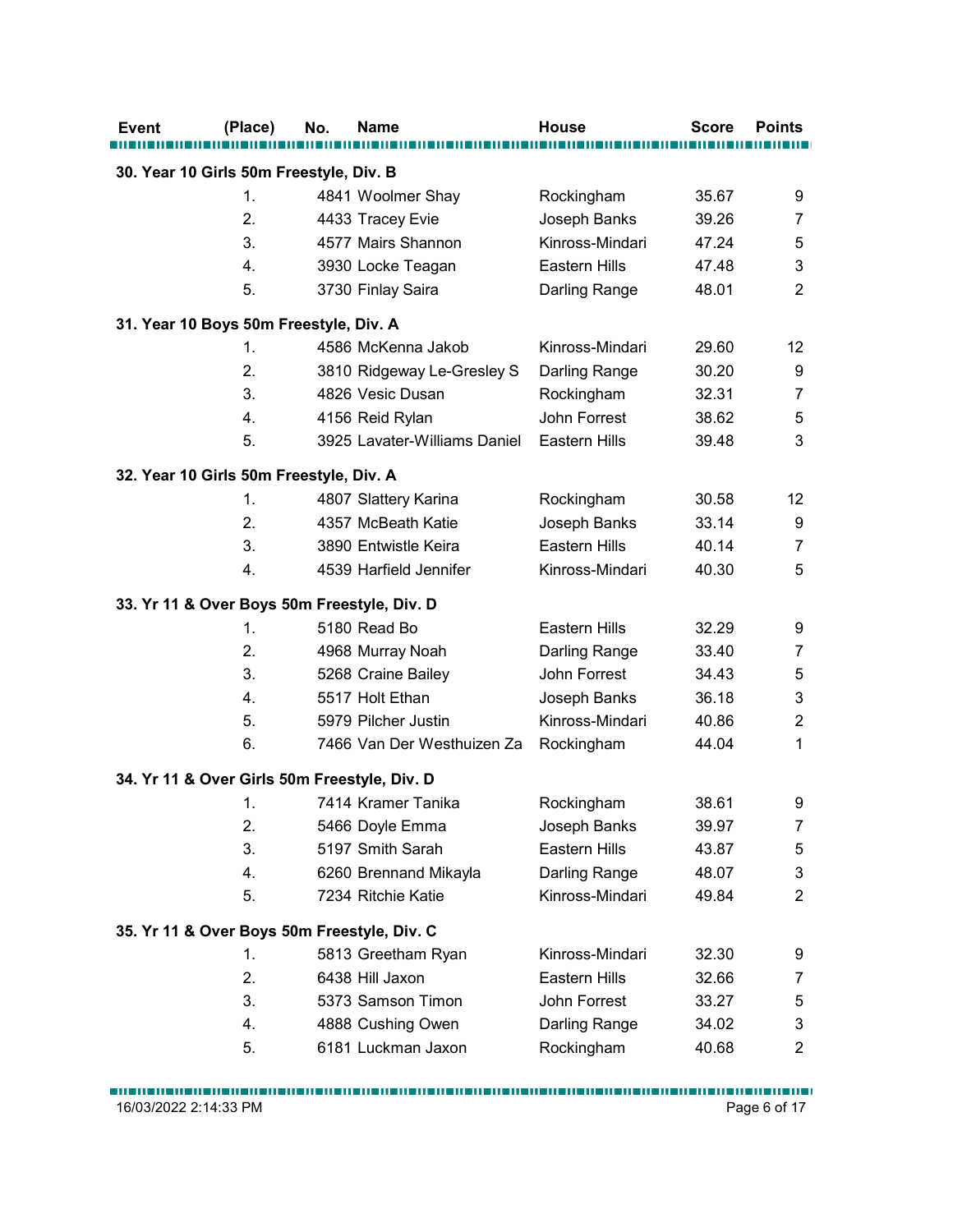| (Place)                                      | No.            | <b>Name</b>           | <b>House</b>         | <b>Score</b> | <b>Points</b>  |
|----------------------------------------------|----------------|-----------------------|----------------------|--------------|----------------|
| 36. Yr 11 & Over Girls 50m Freestyle, Div. C |                |                       |                      |              |                |
| 1.                                           |                | 6620 Malynn Georgia   | John Forrest         | 37.23        | 9              |
| 2.                                           |                | 5659 Vickers Tamsin   | Joseph Banks         | 37.34        | $\overline{7}$ |
| 3.                                           |                | 6255 Armstrong Abbey  | Darling Range        | 38.71        | 5              |
| 4.                                           |                | 7368 Cook Summer      | Rockingham           | 40.66        | $\sqrt{3}$     |
| 5.                                           |                | 6479 Penketh Tiana    | <b>Eastern Hills</b> | 41.27        | $\overline{2}$ |
| 6.                                           |                | 6975 Brooks Amelia    | Kinross-Mindari      | 49.94        | $\mathbf{1}$   |
| 37. Yr 11 & Over Boys 50m Freestyle, Div. B  |                |                       |                      |              |                |
| 1.                                           |                | 6504 Smith Rohan      | Eastern Hills        | 28.59        | 9              |
| 2.                                           |                | 5430 Brooks Nathan    | Joseph Banks         | 30.26        | $\overline{7}$ |
| 3.                                           |                | 6608 Kennett Declan   | John Forrest         | 32.27        | 5              |
| 4.                                           |                | 6022 Shoosmith Javier | Kinross-Mindari      | 32.61        | 3              |
| 5.                                           |                | 6249 Woods Tayne      | Rockingham           | 32.66        | $\overline{2}$ |
| 6.                                           |                | 5039 Winter Cooper    | Darling Range        | 32.90        | $\mathbf{1}$   |
| 38. Yr 11 & Over Girls 50m Freestyle, Div. B |                |                       |                      |              |                |
| 1.                                           |                | 7425 Meintjes Ankia   | Rockingham           | 35.08        | 9              |
| 2.                                           |                | 5090 D'Abbs Oceana    | Eastern Hills        | 35.79        | $\overline{7}$ |
| 3.                                           |                | 6910 Townsend Dakota  | Joseph Banks         | 35.82        | $\sqrt{5}$     |
| 4.                                           |                | 6666 Singer Alice     | John Forrest         | 38.67        | $\mathsf 3$    |
| 5.                                           |                | 5025 Tita Georgiana   | Darling Range        | 38.87        | $\overline{2}$ |
| 6.                                           |                | 7056 Froud Alyssa     | Kinross-Mindari      | 42.88        | $\mathbf{1}$   |
| 39. Yr 11 & Over Boys 50m Freestyle, Div. A  |                |                       |                      |              |                |
| 1.                                           | 7220 Quirk Joe |                       | Kinross-Mindari      | 25.34        | 12             |
| 2.                                           |                | 4866 Burns Aidan      | Darling Range        | 27.25        | 9              |
| 3.                                           |                | 6631 Mollett Riley    | John Forrest         | 29.89        | $\overline{7}$ |
| 4.                                           |                | 5598 Richards Connor  | Joseph Banks         | 32.28        | $\sqrt{5}$     |
| 5.                                           |                | 5145 Lenard Dominic   | Eastern Hills        | 32.37        | $\mathsf 3$    |
| 6.                                           |                | 7434 Owens Jordan     | Rockingham           | 33.51        | $\overline{2}$ |
|                                              |                |                       |                      |              |                |
| 40. Yr 11 & Over Girls 50m Freestyle, Div. A |                |                       |                      |              |                |
| 1.                                           |                | 5858 Jackson Lydia    | Kinross-Mindari      | 28.85        | 12             |
| 2.                                           |                | 5371 Rohrlach Taylor  | John Forrest         | 33.61        | 9              |
| 3.                                           |                | 5011 Sell Ebony       | Darling Range        | 34.39        | $\overline{7}$ |
| 4.                                           |                | 6755 El Hekma Jannah  | Joseph Banks         | 34.77        | $\sqrt{5}$     |
| 5.                                           |                | 7401 Hird Maisie      | Rockingham           | 34.96        | $\mathfrak{Z}$ |
| 6.                                           |                | 6416 Di Mascia Zoie   | Eastern Hills        | 35.68        | $\overline{2}$ |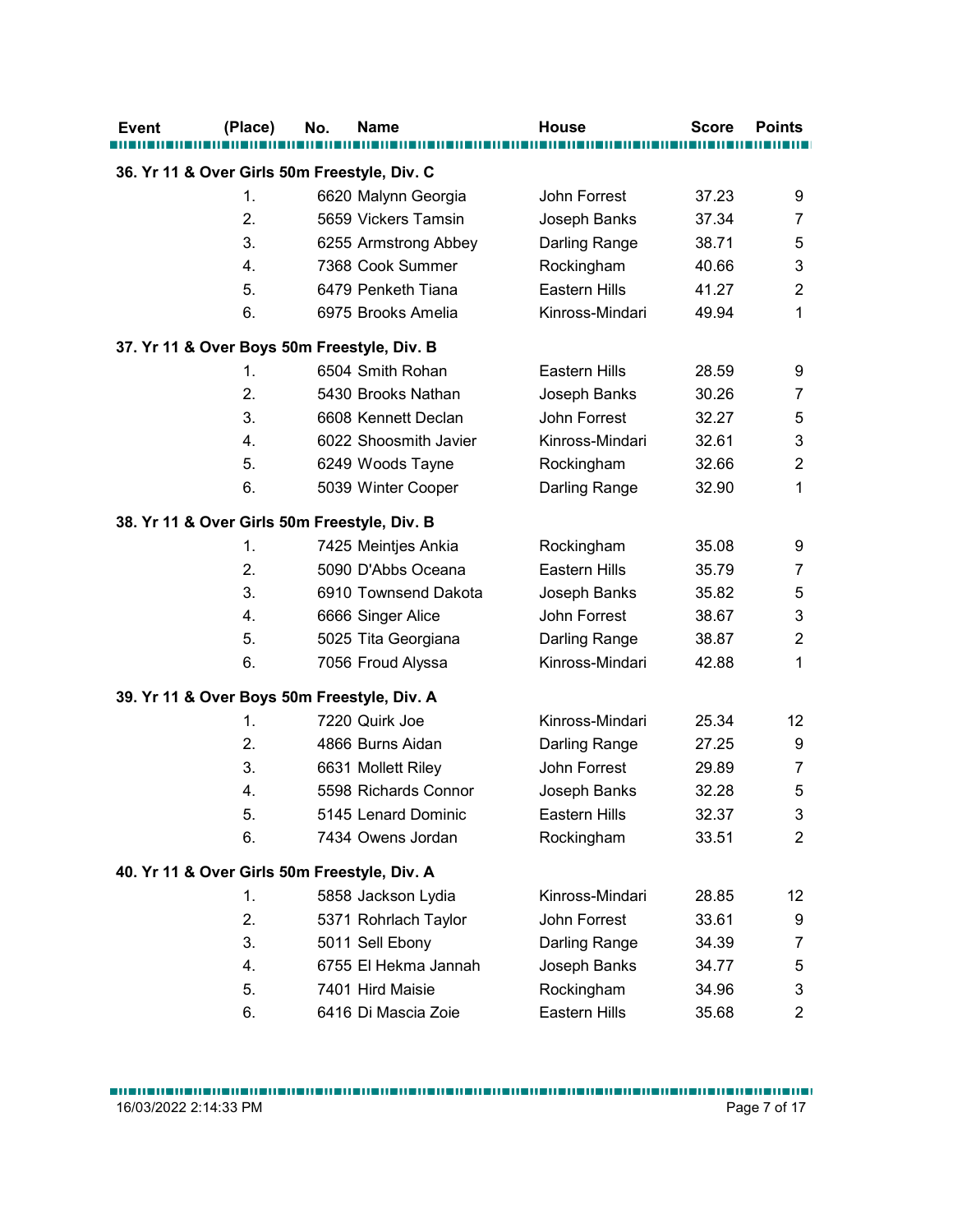| <b>Event</b>                                 | (Place)  | No. | <b>Name</b>                              | <b>House</b>                  | <b>Score</b>       | <b>Points</b>                            |
|----------------------------------------------|----------|-----|------------------------------------------|-------------------------------|--------------------|------------------------------------------|
| 41. Yr 9 & Under Boys 50m Butterfly, Div. A  |          |     |                                          |                               |                    |                                          |
|                                              | 1.       |     | 1317 Djaffarsah Justin                   | Darling Range                 | 37.93              | 12                                       |
|                                              | 2.       |     | 1536 Hapeta Lucius                       | Eastern Hills                 | 38.24              | 9                                        |
|                                              | 3.       |     | 1780 Rohrlach Jayden                     | John Forrest                  | 41.65              | $\overline{7}$                           |
|                                              | 4.       |     | 882 Boyer Finn                           | Kinross-Mindari               | 48.15              | 5                                        |
|                                              | 5.       |     | 3108 Elliott Liam                        | Joseph Banks                  | 49.85              | $\sqrt{3}$                               |
|                                              | 6.       |     | 3590 Mills Seth                          | Rockingham                    | 50.50              | $\overline{2}$                           |
| 42. Yr 9 & Under Girls 50m Butterfly, Div. A |          |     |                                          |                               |                    |                                          |
|                                              | 1.       |     | 1298 Caminita Valentina                  | Darling Range                 | 33.81              | 12                                       |
|                                              | 2.       |     | 3169 Kapelle Erin                        | Joseph Banks                  | 45.61              | 9                                        |
|                                              | 3.       |     | 1540 Hedley Libby                        | Eastern Hills                 | 46.28              | 7                                        |
|                                              | 4.       |     | 914 Downs Zara                           | Kinross-Mindari               | 46.66              | $\sqrt{5}$                               |
|                                              | 5.       |     | 534 McBean Sofie                         | John Forrest                  | 57.33              | 3                                        |
|                                              | 6.       |     | 3514 Donnelly Jessyka-Leigh Rockingham   |                               | 1:00.29            | $\overline{2}$                           |
| 43. Yr 10 & Over Boys 50m Butterfly, Div. A  |          |     |                                          |                               |                    |                                          |
|                                              | 1.       |     | 7220 Quirk Joe                           | Kinross-Mindari               | 29.22              | 12                                       |
|                                              | 2.       |     | 4866 Burns Aidan                         | Darling Range                 | 33.22              | 9                                        |
|                                              | 3.       |     | 6504 Smith Rohan                         | Eastern Hills                 | 36.99              | $\overline{7}$                           |
|                                              | 4.       |     | 5598 Richards Connor                     | Joseph Banks                  | 42.89              | $\sqrt{5}$                               |
|                                              | 5.       |     | 4826 Vesic Dusan                         | Rockingham                    | 43.05              | $\mathsf 3$                              |
|                                              |          |     |                                          |                               |                    |                                          |
| 44. Yr 10 & Over Girls 50m Butterfly, Div. A |          |     |                                          |                               |                    |                                          |
|                                              | 1.<br>2. |     | 5858 Jackson Lydia                       | Kinross-Mindari               | 30.80<br>33.27     | 12                                       |
|                                              | 3.       |     | 4807 Slattery Karina                     | Rockingham                    | 39.08              | 9                                        |
|                                              | 4.       |     | 5011 Sell Ebony<br>4357 McBeath Katie    | Darling Range<br>Joseph Banks | 39.25              | $\overline{7}$                           |
|                                              | 5.       |     | 5371 Rohrlach Taylor                     | John Forrest                  | 41.50              | $\mathbf 5$<br>$\ensuremath{\mathsf{3}}$ |
|                                              | 6.       |     | 3890 Entwistle Keira                     | Eastern Hills                 | 54.23              | $\mathbf{2}$                             |
|                                              |          |     |                                          |                               |                    |                                          |
| 45. Year 7 Boys 50m Breaststroke, Div. B     |          |     |                                          |                               |                    |                                          |
|                                              | 1.       |     | 431 Wilson Beau                          | Eastern Hills                 | 55.64              | $\boldsymbol{9}$                         |
|                                              | 2.       |     | 724 Holt Owen                            | Joseph Banks                  | 59.48              | $\overline{7}$                           |
|                                              | 3.       |     | 103 Arnold Ryan                          | Darling Range                 | 1:04.55            | $\sqrt{5}$                               |
|                                              |          |     |                                          |                               |                    |                                          |
|                                              | 4.<br>5. |     | 1127 Evans Ethan<br>1061 Waddell Charlie | Rockingham<br>Kinross-Mindari | 1:05.52<br>1:16.74 | $\mathsf 3$<br>$\overline{2}$            |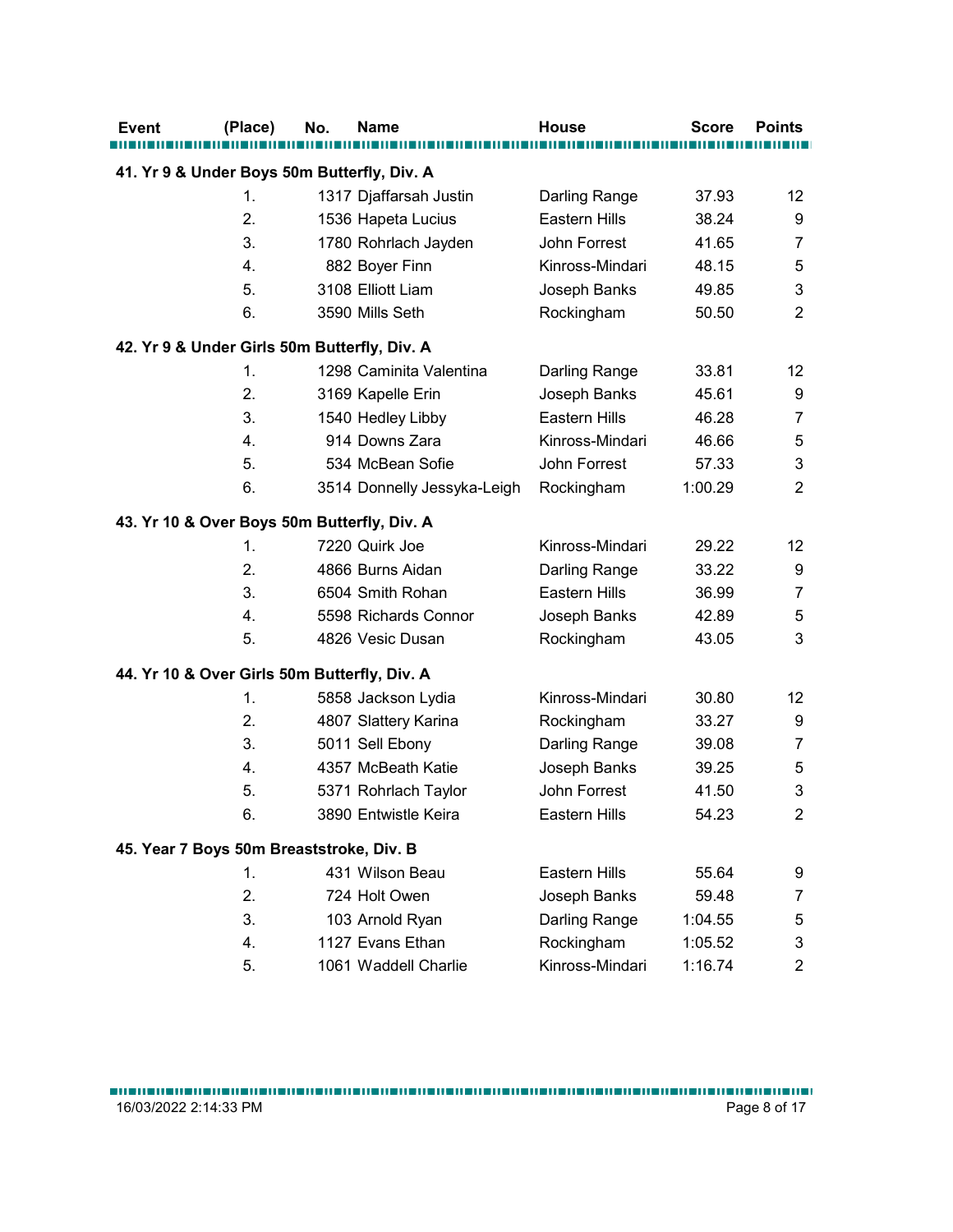| Event | (Place)               | <b>Name</b><br>No.                        | <b>House</b>    | <b>Score</b> | <b>Points</b>  |
|-------|-----------------------|-------------------------------------------|-----------------|--------------|----------------|
|       |                       |                                           |                 |              |                |
|       |                       | 46. Year 7 Girls 50m Breaststroke, Div. B |                 |              |                |
|       | 1.                    | 914 Downs Zara                            | Kinross-Mindari | 49.55        | 9              |
|       | 2.                    | 245 Scott Zarah                           | Darling Range   | 53.84        | $\overline{7}$ |
|       | 3.                    | 1197 Owens Mya                            | Rockingham      | 54.19        | 5              |
|       | 4.                    | 612 Tompkin Ava                           | John Forrest    | 58.52        | 3              |
|       | 5.                    | 312 Clayton Gypsy                         | Eastern Hills   | 1:00.42      | $\overline{2}$ |
|       |                       | 47. Year 7 Boys 50m Breaststroke, Div. A  |                 |              |                |
|       | 1.                    | 793 O'Leary Declan                        | Joseph Banks    | 51.21        | 12             |
|       | 2.                    | 141 Cordingley Ethan                      | Darling Range   | 52.36        | 9              |
|       | 3.                    | 321 Degens Callum                         | Eastern Hills   | 54.36        | $\overline{7}$ |
|       | 4.                    | 882 Boyer Finn                            | Kinross-Mindari | 55.69        | 5              |
|       | 5.                    | 1136 Gilbert Samuel                       | Rockingham      | 57.06        | 3              |
|       |                       |                                           |                 |              |                |
|       | 1.                    | 48. Year 7 Girls 50m Breaststroke, Div. A | Kinross-Mindari | 48.08        | 12             |
|       | 2.                    | 900 Colgan Molly<br>126 Caminita Alba     | Darling Range   | 50.64        | 9              |
|       | 3.                    | 1229 Stirling Saffia                      | Rockingham      | 51.35        | $\overline{7}$ |
|       | 4.                    | 483 Fung Makayla                          | John Forrest    | 51.64        | $\mathbf 5$    |
|       | 5.                    | 398 Rickard Anna                          | Eastern Hills   | 59.14        | 3              |
|       | 6.                    | 692 El Hekma Yasmeen                      | Joseph Banks    | 1:02.33      | $\overline{c}$ |
|       |                       |                                           |                 |              |                |
|       |                       | 49. Year 8 Boys 50m Breaststroke, Div. B  |                 |              |                |
|       | 1.                    | 1396 Morales Jesstine                     | Darling Range   | 48.91        | 9              |
|       | 2.                    | 1521 Entwistle Cameron                    | Eastern Hills   | 51.38        | 7              |
|       | 3.                    | 1753 Mollett Matthew                      | John Forrest    | 58.43        | 5              |
|       | 4.                    | 2327 Geis Henry                           | Rockingham      | 1:03.10      | 3              |
|       | 5.                    | 1872 Cockburn Evan                        | Joseph Banks    | 1:05.20      | $\overline{2}$ |
|       |                       | 50. Year 8 Girls 50m Breaststroke, Div. B |                 |              |                |
|       | 1.                    | 2068 Townsend Indy                        | Joseph Banks    | 57.40        | 9              |
|       | 2.                    | 1540 Hedley Libby                         | Eastern Hills   | 58.44        | $\overline{7}$ |
|       | 3.                    | 2425 Simpson Avianna                      | Rockingham      | 1:04.01      | 5              |
|       | 4.                    | 2264 Wilson Ava                           | Kinross-Mindari | 1:05.47      | 3              |
|       | 5.                    | 1378 Lang Esther                          | Darling Range   | 1:06.18      | $\overline{c}$ |
|       |                       |                                           |                 |              |                |
|       |                       | 51. Year 8 Boys 50m Breaststroke, Div. A  |                 |              |                |
|       | 1.                    | 1317 Djaffarsah Justin                    | Darling Range   | 40.61        | 12             |
|       | 2.                    | 1536 Hapeta Lucius                        | Eastern Hills   | 41.34        | 9              |
|       | 3.                    | 1710 Howse Flynn                          | John Forrest    | 51.37        | 7              |
|       | 4.                    | 1927 Hadfield Thomas                      | Joseph Banks    | 54.62        | $\mathbf 5$    |
|       | 5.                    | 2461 Weir Ryan                            | Rockingham      | 1:08.83      | 3              |
|       | 16/03/2022 2:14:33 PM |                                           |                 |              | Page 9 of 17   |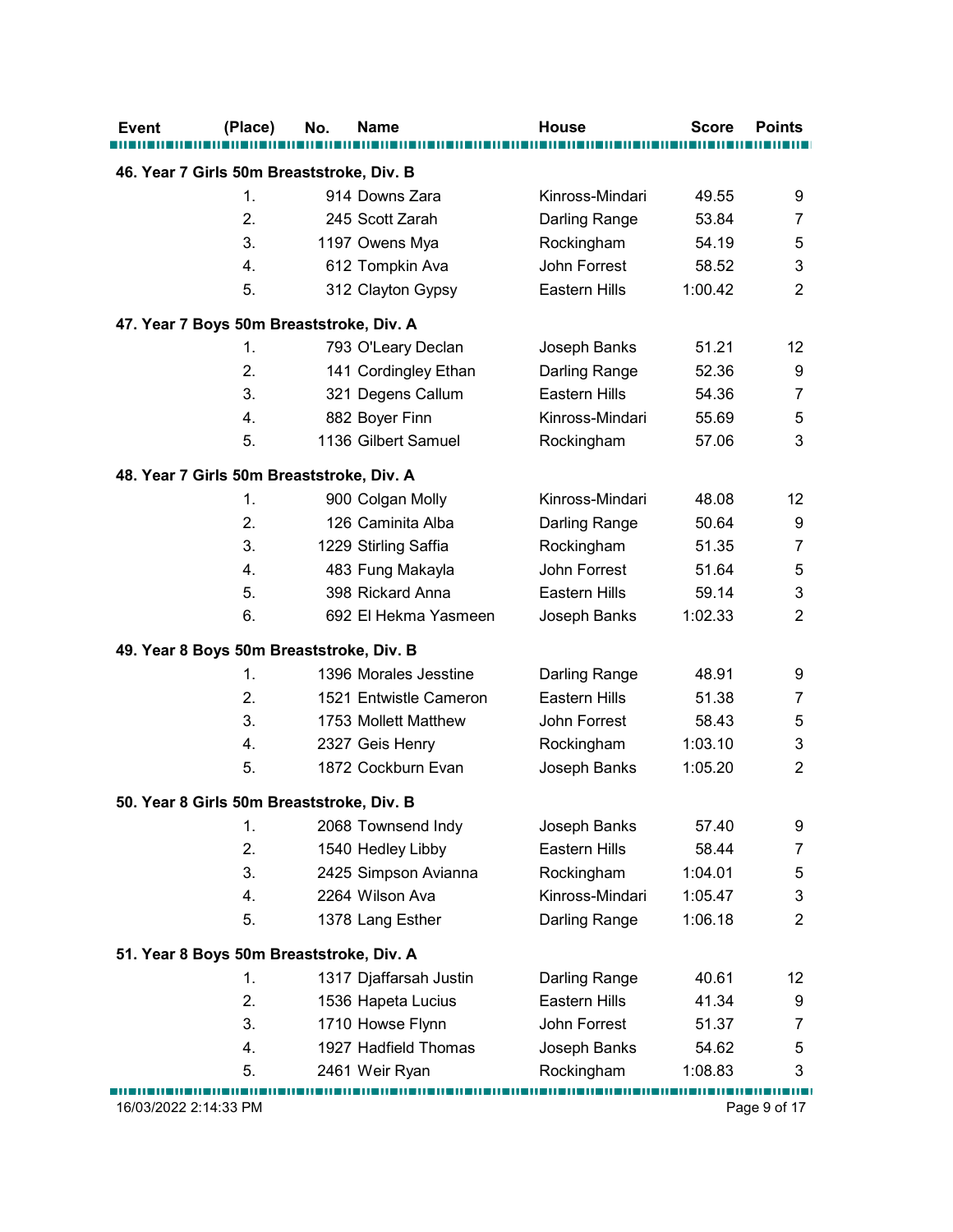| <b>Points</b><br>12<br>9<br>7<br>5<br>3<br>9<br>7<br>5<br>3<br>2<br>1 |
|-----------------------------------------------------------------------|
|                                                                       |
|                                                                       |
|                                                                       |
|                                                                       |
|                                                                       |
|                                                                       |
|                                                                       |
|                                                                       |
|                                                                       |
|                                                                       |
|                                                                       |
|                                                                       |
|                                                                       |
|                                                                       |
|                                                                       |
|                                                                       |
| 9                                                                     |
| $\overline{7}$                                                        |
| 5                                                                     |
| 3                                                                     |
|                                                                       |
| 12                                                                    |
| 9                                                                     |
| 7                                                                     |
| 5                                                                     |
| 3                                                                     |
|                                                                       |
| 12                                                                    |
| 9                                                                     |
| 7                                                                     |
| 5                                                                     |
| 3                                                                     |
|                                                                       |
|                                                                       |
| 9                                                                     |
| 7                                                                     |
| 5                                                                     |
| 3                                                                     |
| $\overline{c}$                                                        |
| Page 10 of 17                                                         |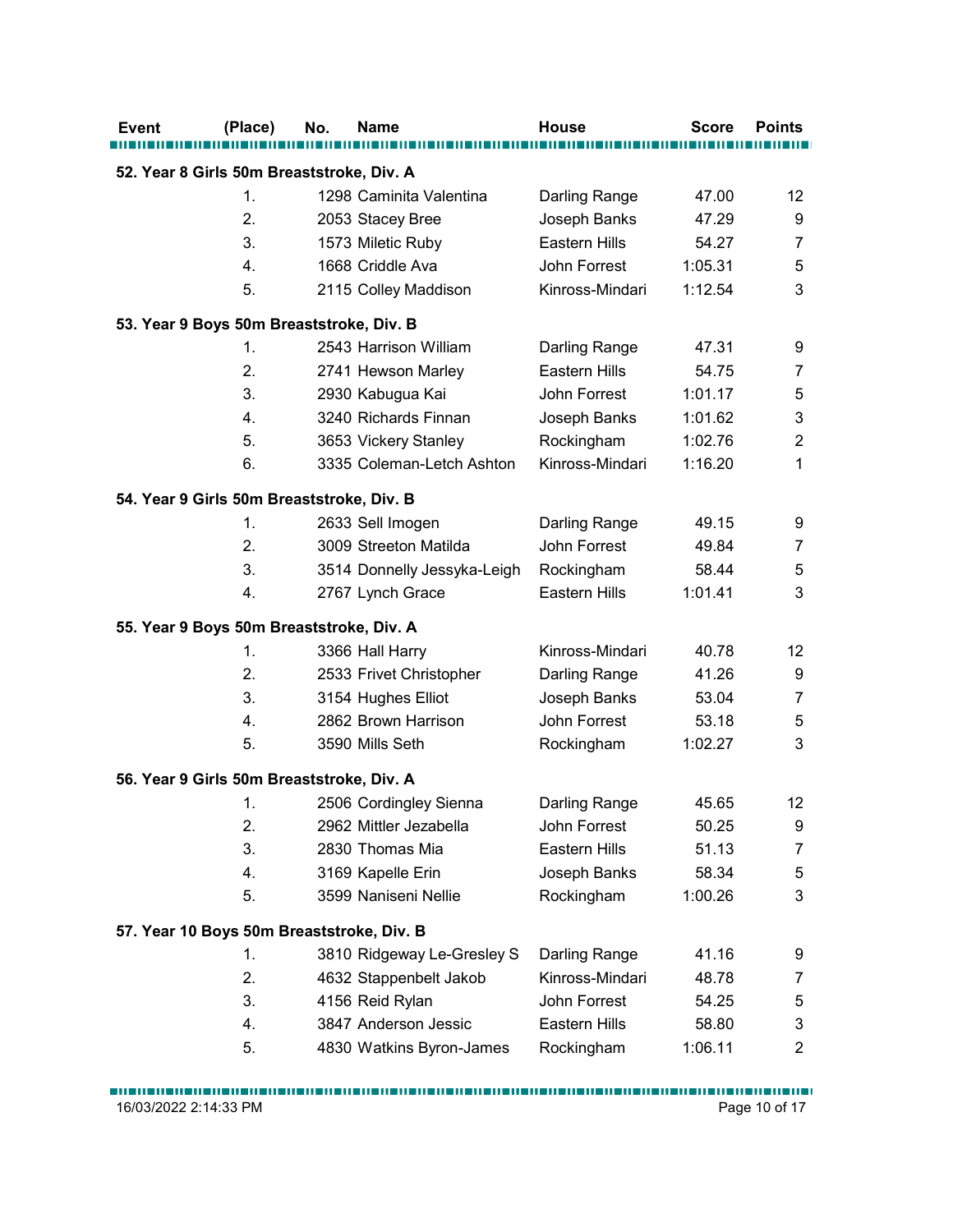|          | No.<br><b>Name</b>                              | House                       | <b>Score</b>   | <b>Points</b>       |
|----------|-------------------------------------------------|-----------------------------|----------------|---------------------|
|          | 58. Year 10 Girls 50m Breaststroke, Div. B      |                             |                |                     |
| 1.       | 4841 Woolmer Shay                               | Rockingham                  | 52.48          | 9                   |
| 2.       | 4433 Tracey Evie                                | Joseph Banks                | 54.27          | $\overline{7}$      |
| 3.       | 2514 Danzo Claire                               | Darling Range               | 59.00          | 5                   |
| 4.       | 3930 Locke Teagan                               | Eastern Hills               | 1:02.48        | 3                   |
| 5.       | 4577 Mairs Shannon                              | Kinross-Mindari             | 1:02.64        | $\overline{c}$      |
|          | 59. Year 10 Boys 50m Breaststroke, Div. A       |                             |                |                     |
| 1.       | 3839 White Lucas                                | Darling Range               | 40.13          | 12                  |
| 2.       | 4586 McKenna Jakob                              | Kinross-Mindari             | 40.45          | 9                   |
| 3.       | 4826 Vesic Dusan                                | Rockingham                  | 46.72          | $\overline{7}$      |
| 4.       | 4088 Howse Xavier                               | John Forrest                | 49.28          | 5                   |
| 5.       | 3980 Rowlett Alec                               | Eastern Hills               | 49.63          | 3                   |
|          | 60. Year 10 Girls 50m Breaststroke, Div. A      |                             |                |                     |
| 1.       | 4807 Slattery Karina                            | Rockingham                  | 41.38          | 12                  |
| 2.       | 4357 McBeath Katie                              | Joseph Banks                | 46.07          | 9                   |
| 3.       | 4539 Harfield Jennifer                          | Kinross-Mindari             | 46.82          | $\boldsymbol{7}$    |
| 4.       | 3730 Finlay Saira                               | Darling Range               | 55.87          | 5                   |
| 5.       | 3890 Entwistle Keira                            | Eastern Hills               | 1:02.04        | 3                   |
|          |                                                 |                             |                |                     |
|          | 61. Yr 11 & Over Boys 50m Breaststroke, Div. B  |                             |                |                     |
| 1.       | 6631 Mollett Riley                              | John Forrest                | 43.68          | 9                   |
| 2.       | 6496 Rowlett Brock                              | Eastern Hills               | 45.79          | $\overline{7}$      |
| 3.<br>4. | 6022 Shoosmith Javier<br>5430 Brooks Nathan     | Kinross-Mindari             | 47.93<br>48.52 | 5                   |
| 5.       |                                                 | Joseph Banks                | 53.08          | 3                   |
| 6.       | 4888 Cushing Owen<br>7466 Van Der Westhuizen Za | Darling Range<br>Rockingham | 57.99          | $\overline{2}$<br>1 |
|          |                                                 |                             |                |                     |
|          | 62. Yr 11 & Over Girls 50m Breaststroke, Div. B |                             |                |                     |
| 1.       | 7425 Meintjes Ankia                             | Rockingham                  | 50.20          | 9                   |
| 2.       | 6755 El Hekma Jannah                            | Joseph Banks                | 53.56          | 7                   |
| 3.       | 6620 Malynn Georgia                             | John Forrest                | 55.67          | 5                   |
| 4.       | 6479 Penketh Tiana                              | Eastern Hills               | 56.73          | 3                   |
| 5.       | 7056 Froud Alyssa                               | Kinross-Mindari             | 57.10          | $\overline{c}$      |
| 6.       | 5025 Tita Georgiana                             | Darling Range               | 57.15          | $\mathbf{1}$        |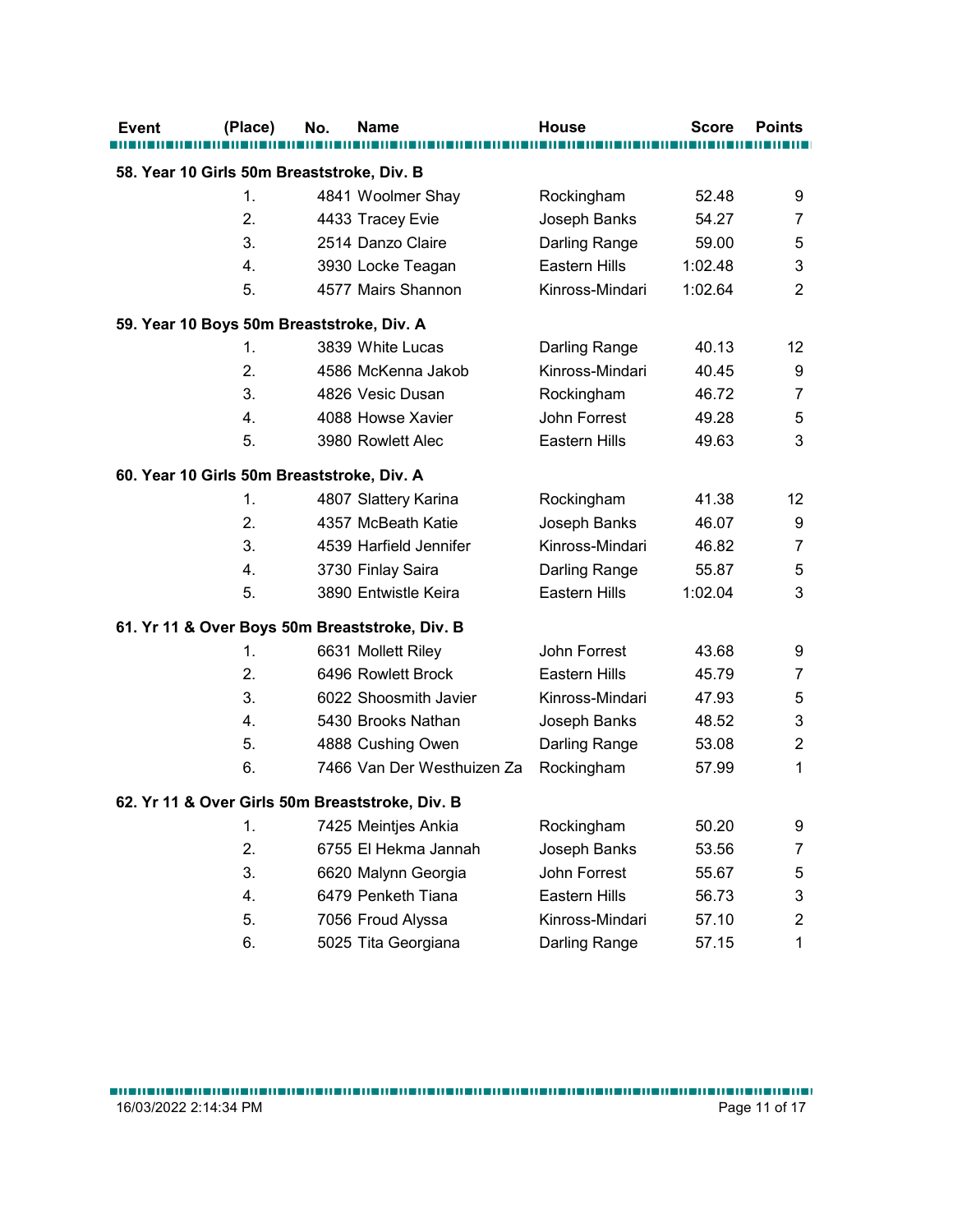| (Place) | No. | <b>Name</b>                                       | <b>House</b>    | <b>Score</b> | <b>Points</b>  |
|---------|-----|---------------------------------------------------|-----------------|--------------|----------------|
|         |     | 63. Yr 11 & Over Boys 50m Breaststroke, Div. A    |                 |              |                |
| 1.      |     | 7220 Quirk Joe                                    | Kinross-Mindari | 35.49        | 12             |
| 2.      |     | 4866 Burns Aidan                                  | Darling Range   | 38.61        | 9              |
| 3.      |     | 5373 Samson Timon                                 | John Forrest    | 42.23        | 7              |
| 4.      |     | 5145 Lenard Dominic                               | Eastern Hills   | 46.31        | 5              |
| 5.      |     | 5598 Richards Connor                              | Joseph Banks    | 49.10        | 3              |
| 6.      |     | 6181 Luckman Jaxon                                | Rockingham      | 51.31        | $\overline{2}$ |
|         |     | 64. Yr 11 & Over Girls 50m Breaststroke, Div. A   |                 |              |                |
| 1.      |     | 5858 Jackson Lydia                                | Kinross-Mindari | 39.00        | 12             |
| 2.      |     | 5371 Rohrlach Taylor                              | John Forrest    | 44.98        | 9              |
| 3.      |     | 5011 Sell Ebony                                   | Darling Range   | 45.56        | 7              |
| 4.      |     | 7401 Hird Maisie                                  | Rockingham      | 45.93        | 5              |
| 5.      |     | 5462 Dixon Alexis                                 | Joseph Banks    | 50.86        | 3              |
| 6.      |     | 5197 Smith Sarah                                  | Eastern Hills   | 53.91        | $\overline{2}$ |
|         |     | 65. Yr 9 & Under Boys 4x50m Medley Relay, Div. B  |                 |              |                |
| 1.      |     | 11 Darling Range - Team                           | Darling Range   | 2:33.32      | 18             |
| 2.      |     | 19 John Forrest - Team                            | John Forrest    | 2:57.04      | 14             |
| 3.      |     | 13 Eastern Hills - Team                           | Eastern Hills   | 3:04.91      | 10             |
| 4.      |     | 20 Joseph Banks - Team                            | Joseph Banks    | 3:18.52      | 6              |
| 5.      |     | 24 Kinross-Mindarie - Tea                         | Kinross-Mindari | 3:24.91      | 4              |
| 6.      |     | 87 Rockingham - Team                              | Rockingham      | 3:36.45      | $\overline{2}$ |
|         |     | 66. Yr 9 & Under Girls 4x50m Medley Relay, Div. B |                 |              |                |
| 1.      |     | 11 Darling Range - Team                           | Darling Range   | 2:42.33      | 18             |
| 2.      |     | 20 Joseph Banks - Team                            | Joseph Banks    | 3:16.52      | 14             |
| 3.      |     | 13 Eastern Hills - Team                           | Eastern Hills   | 3:27.87      | 10             |
| 4.      |     | 19 John Forrest - Team                            | John Forrest    | 3:34.95      | 6              |
| 5.      |     | 87 Rockingham - Team                              | Rockingham      | 3:51.50      | 4              |
| 6.      |     | 24 Kinross-Mindarie - Tea                         | Kinross-Mindari | 4:00.61      | 2              |
|         |     | 67. Yr 10 & Over Boys 4x50m Medley Relay, Div. B  |                 |              |                |
| 1.      |     | 24 Kinross-Mindarie - Tea                         | Kinross-Mindari | 2:26.41      | 18             |
| 2.      |     | 19 John Forrest - Team                            | John Forrest    | 2:33.26      | 14             |
| 3.      |     | 11 Darling Range - Team                           | Darling Range   | 2:35.42      | 10             |
| 4.      |     | 87 Rockingham - Team                              | Rockingham      | 2:59.00      | 6              |
| 5.      |     | 13 Eastern Hills - Team                           | Eastern Hills   | 2:59.08      | 4              |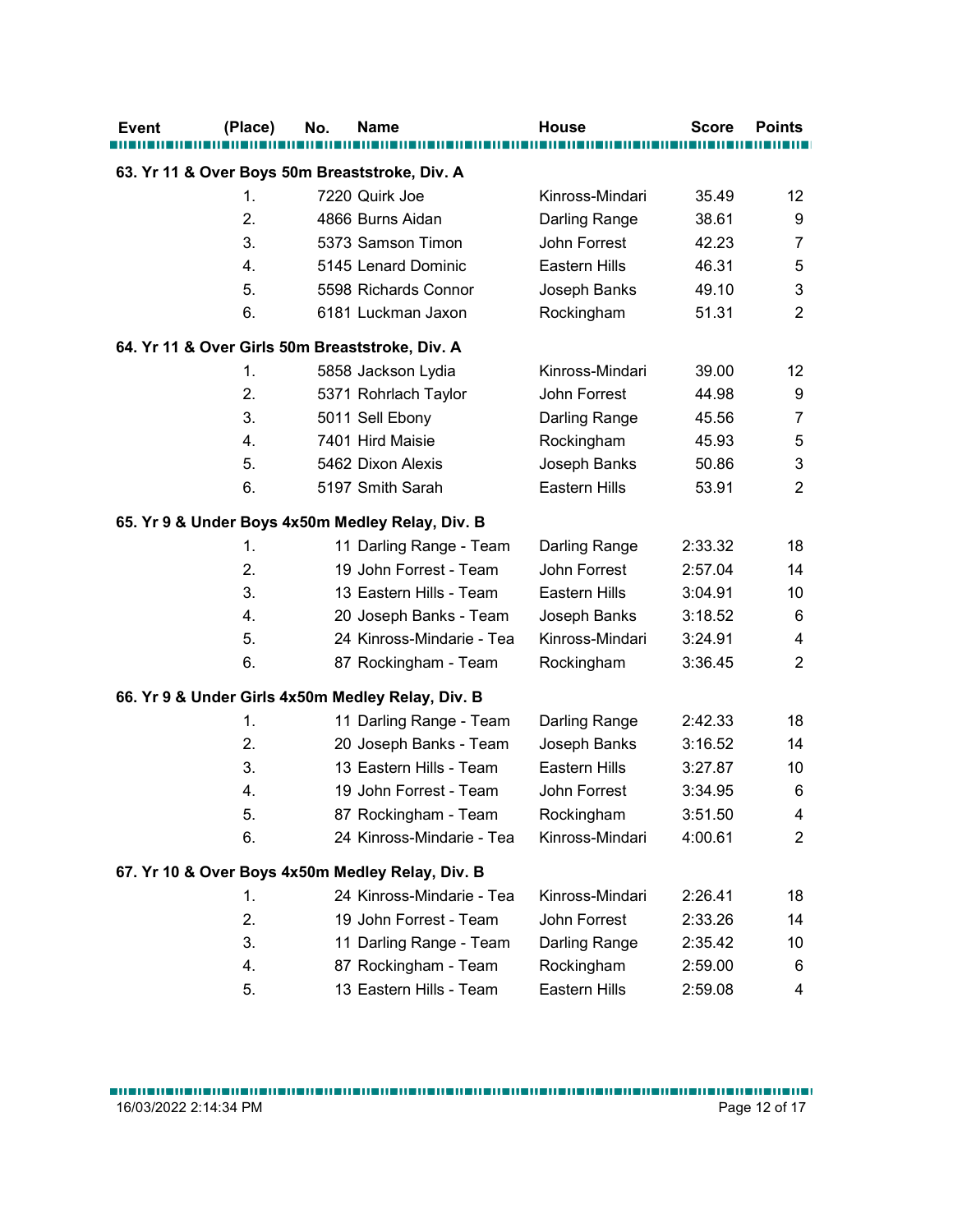|                                         | (Place) | No. | <b>Name</b>                                       | <b>House</b>    | <b>Score</b> | <b>Points</b>  |
|-----------------------------------------|---------|-----|---------------------------------------------------|-----------------|--------------|----------------|
|                                         |         |     | 68. Yr 10 & Over Girls 4x50m Medley Relay, Div. B |                 |              |                |
|                                         | 1.      |     | 87 Rockingham - Team                              | Rockingham      | 2:38.30      | 18             |
|                                         | 2.      |     | 19 John Forrest - Team                            | John Forrest    | 2:48.59      | 14             |
|                                         | 3.      |     | 20 Joseph Banks - Team                            | Joseph Banks    | 2:54.54      | 10             |
|                                         | 4.      |     | 24 Kinross-Mindarie - Tea                         | Kinross-Mindari | 2:58.54      | 6              |
|                                         | 5.      |     | 11 Darling Range - Team                           | Darling Range   | 3:03.94      | 4              |
|                                         | 6.      |     | 13 Eastern Hills - Team                           | Eastern Hills   | 3:09.65      | $\overline{2}$ |
| 69. Year 7 Boys 50m Backstroke, Div. A  |         |     |                                                   |                 |              |                |
|                                         | 1.      |     | 793 O'Leary Declan                                | Joseph Banks    | 42.55        | 12             |
|                                         | 2.      |     | 141 Cordingley Ethan                              | Darling Range   | 48.26        | 9              |
|                                         | 3.      |     | 290 Anderson Tobias                               | Eastern Hills   | 48.65        | 7              |
|                                         | 4.      |     | 1136 Gilbert Samuel                               | Rockingham      | 54.97        | 5              |
|                                         | 5.      |     | 997 O'Toole Louis                                 | Kinross-Mindari | 1:03.20      | 3              |
| 70. Year 7 Girls 50m Backstroke, Div. A |         |     |                                                   |                 |              |                |
|                                         | 1.      |     | 900 Colgan Molly                                  | Kinross-Mindari | 46.87        | 12             |
|                                         | 2.      |     | 425 Webster Natasha                               | Eastern Hills   | 46.96        | 9              |
|                                         | 3.      |     | 612 Tompkin Ava                                   | John Forrest    | 46.98        | $\overline{7}$ |
|                                         | 4.      |     | 126 Caminita Alba                                 | Darling Range   | 48.00        | 5              |
|                                         | 5.      |     | 692 El Hekma Yasmeen                              | Joseph Banks    | 48.69        | 3              |
|                                         | 6.      |     | 1095 Bratt Isabell                                | Rockingham      | 58.61        | $\overline{c}$ |
| 71. Year 8 Boys 50m Backstroke, Div. A  |         |     |                                                   |                 |              |                |
|                                         | 1.      |     | 1317 Djaffarsah Justin                            | Darling Range   | 37.54        | 12             |
|                                         | 2.      |     | 1521 Entwistle Cameron                            | Eastern Hills   | 42.72        | 9              |
|                                         | 3.      |     | 1753 Mollett Matthew                              | John Forrest    | 46.31        | 7              |
|                                         | 4.      |     | 2080 Whelan Seth                                  | Joseph Banks    | 48.37        | 5              |
|                                         | 5.      |     | 2461 Weir Ryan                                    | Rockingham      | 52.07        | 3              |
| 72. Year 8 Girls 50m Backstroke, Div. A |         |     |                                                   |                 |              |                |
|                                         | 1.      |     | 1298 Caminita Valentina                           | Darling Range   | 40.22        | 12             |
|                                         | 2.      |     | 2053 Stacey Bree                                  | Joseph Banks    | 45.60        | 9              |
|                                         | 3.      |     | 1540 Hedley Libby                                 | Eastern Hills   | 47.58        | $\overline{7}$ |
|                                         | 4.      |     | 2144 Foureur Georgia                              | Kinross-Mindari | 49.08        | 5              |
|                                         | 5.      |     | 1668 Criddle Ava                                  | John Forrest    | 52.49        | 3              |
|                                         |         |     |                                                   |                 |              | $\overline{2}$ |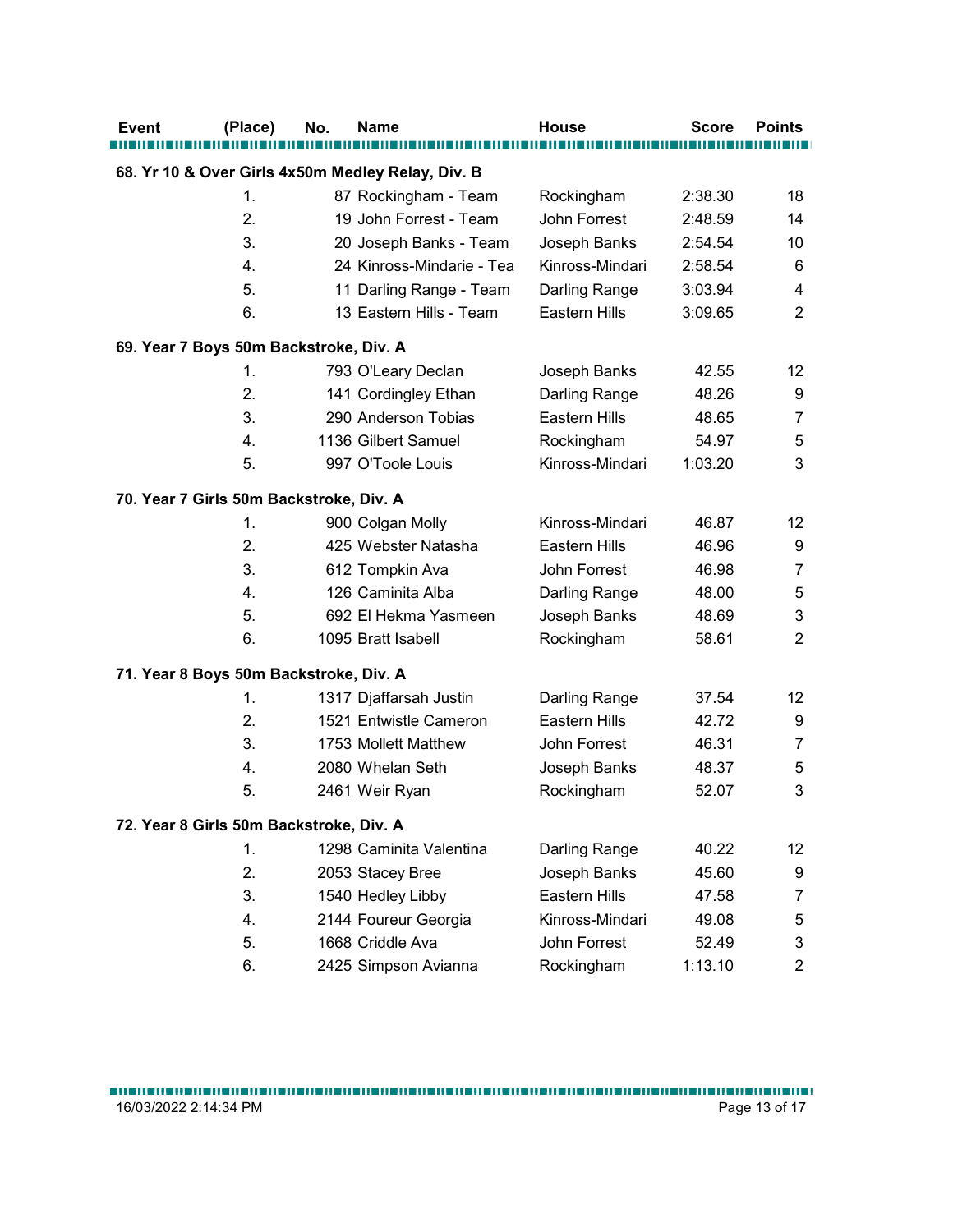| <b>Event</b>                             | (Place) | No. | <b>Name</b>                  | <b>House</b>    | <b>Score</b> | <b>Points</b>  |
|------------------------------------------|---------|-----|------------------------------|-----------------|--------------|----------------|
| 73. Year 9 Boys 50m Backstroke, Div. A   |         |     |                              |                 |              |                |
|                                          | 1.      |     | 3366 Hall Harry              | Kinross-Mindari | 38.77        | 12             |
|                                          | 2.      |     | 2638 Simorangkir Steven      | Darling Range   | 40.48        | 9              |
|                                          | 3.      |     | 3590 Mills Seth              | Rockingham      | 46.82        | 7              |
|                                          | 4.      |     | 3108 Elliott Liam            | Joseph Banks    | 51.36        | 5              |
|                                          | 5.      |     | 2741 Hewson Marley           | Eastern Hills   | 55.01        | 3              |
|                                          | 6.      |     | 2883 Del Borrello Luke       | John Forrest    | 55.96        | $\overline{2}$ |
| 74. Year 9 Girls 50m Backstroke, Div. A  |         |     |                              |                 |              |                |
|                                          | 1.      |     | 2506 Cordingley Sienna       | Darling Range   | 39.89        | 12             |
|                                          | 2.      |     | 3009 Streeton Matilda        | John Forrest    | 43.87        | 9              |
|                                          | 3.      |     | 3169 Kapelle Erin            | Joseph Banks    | 46.85        | 7              |
|                                          | 4.      |     | 2830 Thomas Mia              | Eastern Hills   | 47.69        | $\mathbf 5$    |
|                                          | 5.      |     | 3603 Okely Layla             | Rockingham      | 1:00.99      | 3              |
|                                          | 6.      |     | 3352 Fabre Madison           | Kinross-Mindari | 1:13.77      | $\overline{c}$ |
| 75. OPEN Boys 100m Breaststroke, Div. A  |         |     |                              |                 |              |                |
|                                          | 1.      |     | 7220 Quirk Joe               | Kinross-Mindari | 1:21.46      | 12             |
|                                          | 2.      |     | 4866 Burns Aidan             | Darling Range   | 1:23.17      | 9              |
|                                          | 3.      |     | 5373 Samson Timon            | John Forrest    | 1:39.07      | 7              |
|                                          | 4.      |     | 4826 Vesic Dusan             | Rockingham      | 1:46.68      | $\mathbf 5$    |
|                                          | 5.      |     | 3925 Lavater-Williams Daniel | Eastern Hills   | 1:49.57      | 3              |
|                                          | 6.      |     | 5598 Richards Connor         | Joseph Banks    | 1:53.61      | $\overline{2}$ |
| 76. OPEN Girls 100m Breaststroke, Div. A |         |     |                              |                 |              |                |
|                                          | 1.      |     | 5858 Jackson Lydia           | Kinross-Mindari | 1:26.39      | 12             |
|                                          | 2.      |     | 5011 Sell Ebony              | Darling Range   | 1:37.13      | 9              |
|                                          | 3.      |     | 5371 Rohrlach Taylor         | John Forrest    | 1:41.37      | $\overline{7}$ |
|                                          | 4.      |     | 5462 Dixon Alexis            | Joseph Banks    | 1:44.87      | $\mathbf 5$    |
|                                          | 5.      |     | 2830 Thomas Mia              | Eastern Hills   | 1:54.77      | 3              |
|                                          | 6.      |     | 7401 Hird Maisie             | Rockingham      | 1:55.95      | $\overline{2}$ |
| 77. Year 10 Boys 50m Backstroke, Div. A  |         |     |                              |                 |              |                |
|                                          | 1.      |     | 3810 Ridgeway Le-Gresley S   | Darling Range   | 35.67        | 12             |
|                                          | 2.      |     | 3847 Anderson Jessic         | Eastern Hills   | 41.31        | 9              |
|                                          | 3.      |     | 4586 McKenna Jakob           | Kinross-Mindari | 42.59        | $\overline{7}$ |
|                                          | 4.      |     | 4830 Watkins Byron-James     | Rockingham      | 52.85        | 5              |
|                                          | 5.      |     | 4156 Reid Rylan              | John Forrest    | 59.79        | 3              |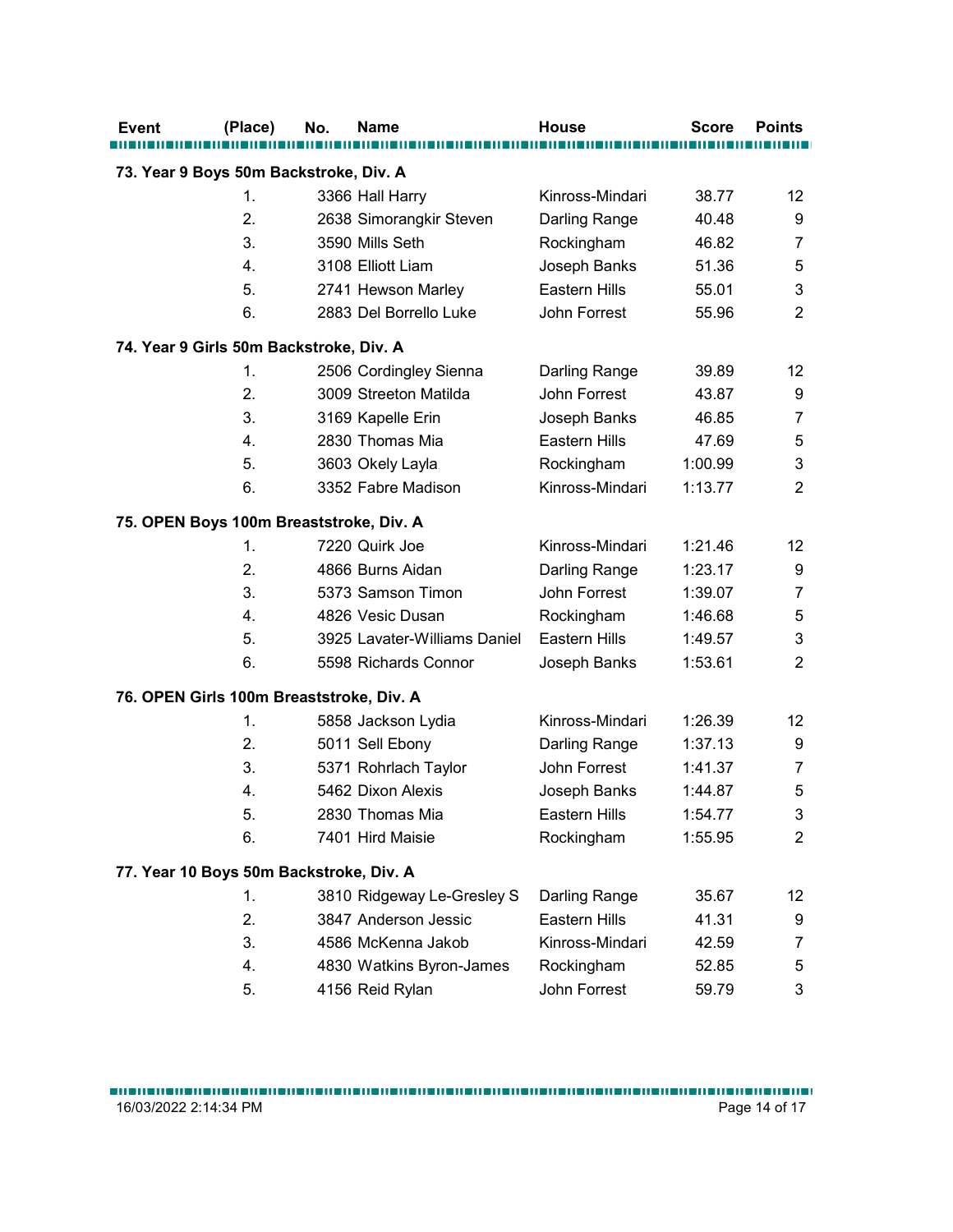| (Place) | No.<br><b>Name</b>                            | <b>House</b>    | <b>Score</b> | <b>Points</b>  |
|---------|-----------------------------------------------|-----------------|--------------|----------------|
|         | 78. Year 10 Girls 50m Backstroke, Div. A      |                 |              |                |
| 1.      | 4841 Woolmer Shay                             | Rockingham      | 40.59        | 12             |
| 2.      | 4357 McBeath Katie                            | Joseph Banks    | 43.91        | 9              |
| 3.      | 2514 Danzo Claire                             | Darling Range   | 56.16        | 7              |
| 4.      | 3930 Locke Teagan                             | Eastern Hills   | 57.00        | 5              |
| 5.      | 4577 Mairs Shannon                            | Kinross-Mindari | 57.44        | 3              |
|         | 79. Yr 11 & Over Boys 50m Backstroke, Div. A  |                 |              |                |
| 1.      | 7220 Quirk Joe                                | Kinross-Mindari | 30.91        | 12             |
| 2.      | 6504 Smith Rohan                              | Eastern Hills   | 36.08        | 9              |
| 3.      | 4866 Burns Aidan                              | Darling Range   | 36.40        | 7              |
| 4.      | 6631 Mollett Riley                            | John Forrest    | 39.49        | 5              |
| 5.      | 5598 Richards Connor                          | Joseph Banks    | 51.84        | 3              |
| 6.      | 7434 Owens Jordan                             | Rockingham      | 56.21        | $\overline{2}$ |
|         | 80. Yr 11 & Over Girls 50m Backstroke, Div. A |                 |              |                |
| 1.      | 5858 Jackson Lydia                            | Kinross-Mindari | 33.47        | 12             |
| 2.      | 5011 Sell Ebony                               | Darling Range   | 40.67        | 9              |
| 3.      | 6620 Malynn Georgia                           | John Forrest    | 41.87        | 7              |
| 4.      | 7425 Meintjes Ankia                           | Rockingham      | 42.36        | 5              |
| 5.      | 6755 El Hekma Jannah                          | Joseph Banks    | 43.86        | 3              |
| 6.      | 5090 D'Abbs Oceana                            | Eastern Hills   | 45.78        | $\overline{a}$ |
|         | 81. Yr 9 & Under Boys 100m Freestyle, Div. A  |                 |              |                |
| 1.      | 3366 Hall Harry                               | Kinross-Mindari | 1:06.91      | 12             |
| 2.      | 1317 Djaffarsah Justin                        | Darling Range   | 1:14.27      | 9              |
| 3.      | 1536 Hapeta Lucius                            | Eastern Hills   | 1:18.14      | 7              |
| 4.      | 1780 Rohrlach Jayden                          | John Forrest    | 1:21.68      | 5              |
| 5.      | 1927 Hadfield Thomas                          | Joseph Banks    | 1:31.19      | 3              |
| 6.      | 3590 Mills Seth                               | Rockingham      | 1:50.41      | $\overline{2}$ |
|         | 82. Yr 9 & Under Girls 100m Freestyle, Div. A |                 |              |                |
| 1.      | 1298 Caminita Valentina                       | Darling Range   | 1:08.18      | 12             |
| 2.      | 2053 Stacey Bree                              | Joseph Banks    | 1:21.96      | 9              |
| 3.      | 3009 Streeton Matilda                         | John Forrest    | 1:23.84      | 7              |
| 4.      | 1229 Stirling Saffia                          | Rockingham      | 2:14.08      | 5              |
| 5.      | 2172 Jenkins Elizabeth                        | Kinross-Mindari | 2:27.72      | 3              |
|         |                                               |                 |              |                |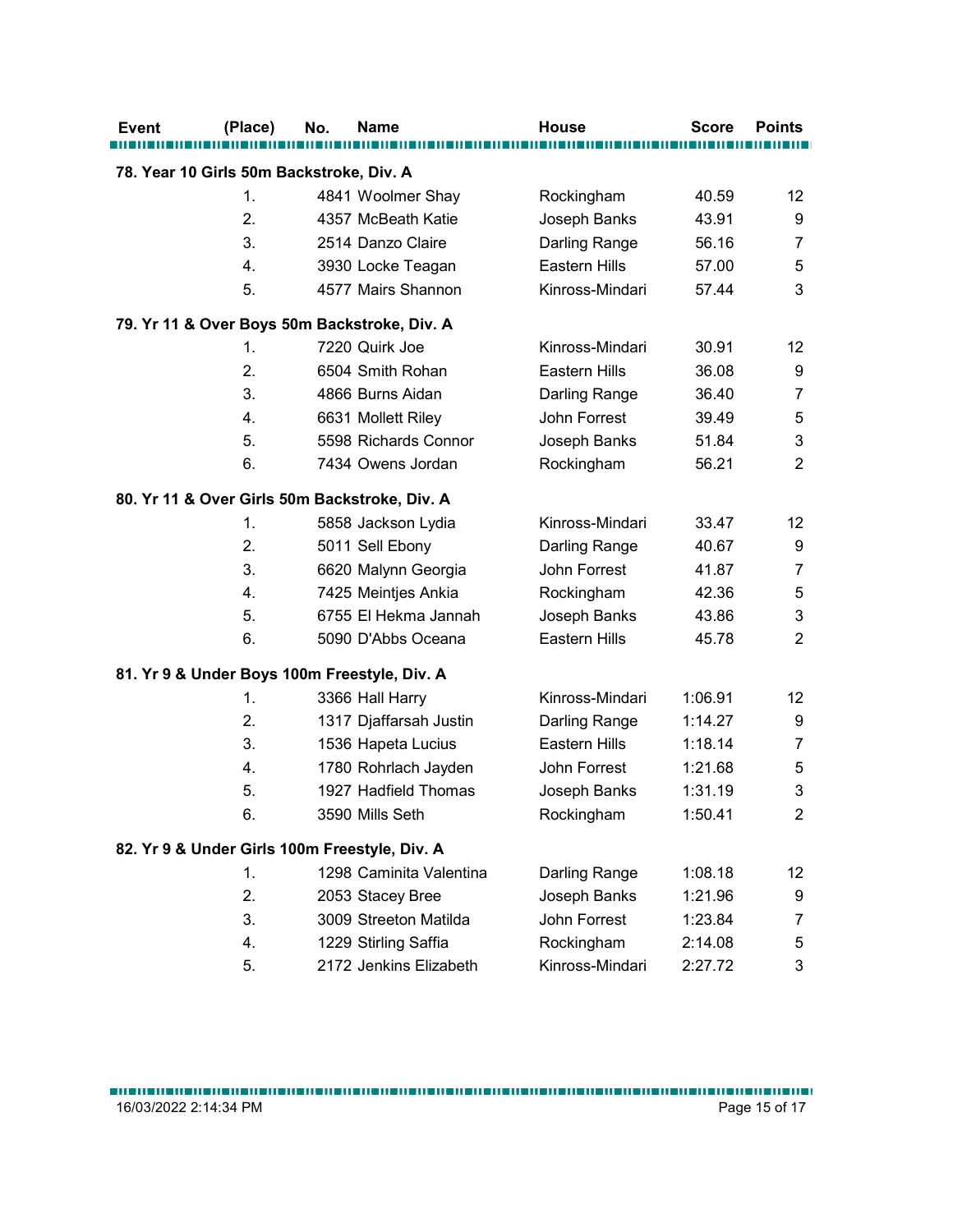| Event                                         | (Place)               | No. | <b>Name</b>                                    | <b>House</b>                         | <b>Score</b>       | <b>Points</b>  |
|-----------------------------------------------|-----------------------|-----|------------------------------------------------|--------------------------------------|--------------------|----------------|
|                                               |                       |     | 83. Yr 10 & Over Boys 100m Freestyle, Div. A   |                                      |                    |                |
|                                               | 1.                    |     | 7220 Quirk Joe                                 | Kinross-Mindari                      | 59.93              | 12             |
|                                               | 2.                    |     | 4866 Burns Aidan                               | Darling Range                        | 1:10.98            | 9              |
|                                               | 3.                    |     | 5598 Richards Connor                           | Joseph Banks                         | 1:16.03            | 7              |
|                                               | 4.                    |     | 6504 Smith Rohan                               | <b>Eastern Hills</b>                 | 1:16.18            | 5              |
|                                               | 5.                    |     | 7434 Owens Jordan                              | Rockingham                           | 1:24.02            | 3              |
|                                               | 6.                    |     | 5373 Samson Timon                              | John Forrest                         | 1:25.77            | $\overline{2}$ |
|                                               |                       |     |                                                |                                      |                    |                |
| 84. Yr 10 & Over Girls 100m Freestyle, Div. A |                       |     |                                                |                                      |                    |                |
|                                               | 1.<br>2.              |     | 5858 Jackson Lydia                             | Kinross-Mindari                      | 1:06.27            | 12             |
|                                               |                       |     | 4807 Slattery Karina                           | Rockingham                           | 1:08.68            | 9              |
|                                               | 3.                    |     | 5011 Sell Ebony                                | Darling Range                        | 1:15.98            | 7              |
|                                               | 4.<br>5.              |     | 5371 Rohrlach Taylor<br>6416 Di Mascia Zoie    | John Forrest<br><b>Eastern Hills</b> | 1:22.69<br>1:31.27 | 5<br>3         |
|                                               |                       |     |                                                |                                      |                    |                |
|                                               |                       |     | 85. Year 7 Girls 4x50m Freestyle Relay, Div. A |                                      |                    |                |
|                                               | 1.                    |     | 19 John Forrest - Team                         | John Forrest                         | 2:50.86            | 24             |
|                                               | 2.                    |     | 11 Darling Range - Team                        | Darling Range                        | 3:03.58            | 18             |
|                                               | 3.                    |     | 24 Kinross-Mindarie - Tea                      | Kinross-Mindari                      | 3:14.66            | 14             |
|                                               | 4.                    |     | 13 Eastern Hills - Team                        | Eastern Hills                        | 3:18.28            | 10             |
|                                               | 5.                    |     | 87 Rockingham - Team                           | Rockingham                           | 3:21.94            | 6              |
|                                               |                       |     | 86. Year 7 Boys 4x50m Freestyle Relay, Div. A  |                                      |                    |                |
|                                               | 1.                    |     | 19 John Forrest - Team                         | John Forrest                         | 2:39.71            | 24             |
|                                               | 2.                    |     | 11 Darling Range - Team                        | Darling Range                        | 2:47.14            | 18             |
|                                               | 3.                    |     | 20 Joseph Banks - Team                         | Joseph Banks                         | 2:56.53            | 14             |
|                                               | 4.                    |     | 24 Kinross-Mindarie - Tea                      | Kinross-Mindari                      | 3:51.03            | 10             |
|                                               | 5.                    |     | 87 Rockingham - Team                           | Rockingham                           | 3:59.45            | 6              |
|                                               |                       |     |                                                |                                      |                    |                |
|                                               |                       |     | 87. Year 8 Girls 4x50m Freestyle Relay, Div. A |                                      |                    |                |
|                                               | 1.                    |     | 13 Eastern Hills - Team                        | Eastern Hills                        | 2:47.65            | 24             |
|                                               | 2.                    |     | 20 Joseph Banks - Team                         | Joseph Banks                         | 2:51.75            | 18             |
|                                               | 3.                    |     | 19 John Forrest - Team                         | John Forrest                         | 2:57.59            | 14             |
|                                               | 4.                    |     | 11 Darling Range - Team                        | Darling Range                        | 2:58.84            | 10             |
|                                               | 5.                    |     | 24 Kinross-Mindarie - Tea                      | Kinross-Mindari                      | 3:06.98            | 6              |
|                                               |                       |     | 88. Year 8 Boys 4x50m Freestyle Relay, Div. A  |                                      |                    |                |
|                                               | 1.                    |     | 11 Darling Range - Team                        | Darling Range                        | 2:22.40            | 24             |
|                                               | 2.                    |     | 13 Eastern Hills - Team                        | Eastern Hills                        | 2:30.25            | 18             |
|                                               | 3.                    |     | 20 Joseph Banks - Team                         | Joseph Banks                         | 2:47.98            | 14             |
|                                               | 4.                    |     | 87 Rockingham - Team                           | Rockingham                           | 3:01.85            | 10             |
|                                               | 5.                    |     | 19 John Forrest - Team                         | John Forrest                         | 3:03.74            | 6              |
|                                               | 16/03/2022 2:14:34 PM |     |                                                |                                      |                    |                |